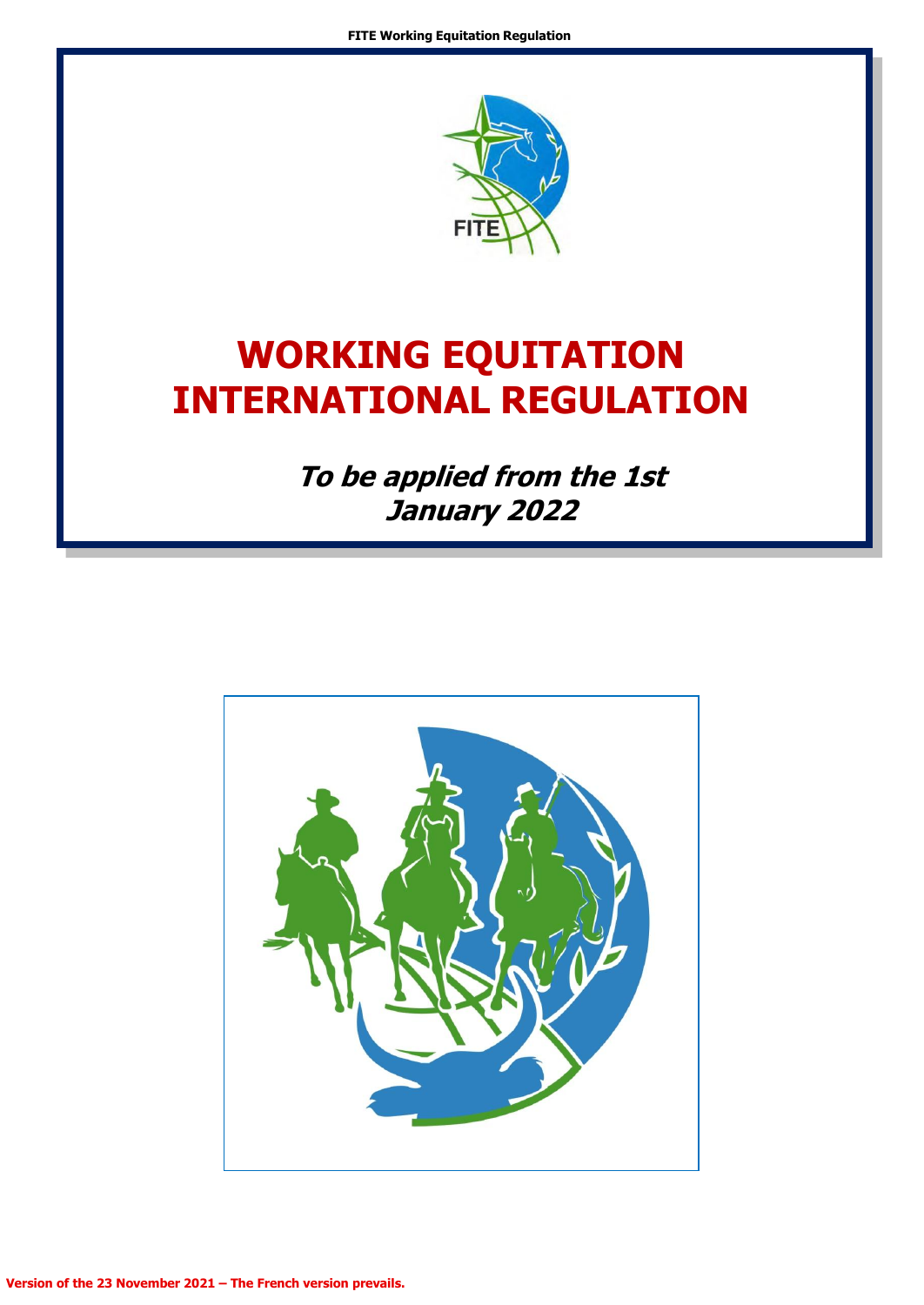### **CONTENTS** PREAMBLE

### **I – ORGANISATION**

- **Art 1.1 – Field and equipment**
- **Art 1.2 – Veterinary**
- **Art 1.3 – Timing official**
- **Art 1.4 – Sound system**

### **II – COMPETITIONS**

### **Art 2.1 – General**

- A European Senior Championship
- B European Young Riders Championships
- C European Cup

### **III – JURIES**

#### **Art 3.1 –Composition of juries for the European championship**

- A Ground jury
- B Ethical Commission
- C Technical delegate
- D Judges
- $E -$  Timing official
- F Paddock commissioner
- G Ground staff

### **Art 6.2 – Technical and timed ease of handling**

- A General
- B Walking the course
- $C$  The course
- D List of obstacles
- E Description of obstacles

F – Negotiating the obstacle and technical

ease of handling scoring

G - Negotiating the obstacle and timed ease of handling scoring

### **Art 6.3 – Timed ease of handling**

- A General
- B Walking the course
- $C$  The course
- D Description of obstacles
- E Scoring
- F Penalties at obstacles

### **Art 6.4 – Cattle sorting**

#### **VII – PROCEDURE**

**Art 7.1 – General**

A – During a phase B – During a trial **Art 8.2 – Warnings Art 8.3 – Exclusion Art 8.4 – Definitions**

**Art 7.2 – Starting order**

**Art 8.1 – Disqualification**

**Art 7.3 – Outside help**

#### **IV – COMPETITORS**

**Art 4.1 – Nationalities Art 4.2 – General entry conditions**

- A European championship
- B European Cup
- **Art 4.3 – Outfit**

### **V – HORSES**

**Art 5.1 – Entry requirements for horses**

- **Art 5.2 – Vaccination procedure Art 5.3 – Tack and equipment**
- 
- **Art 5.4 – Shoeing**

### **VI – TECHNICAL STANDARDS**

#### **Art 6.1 – Dressage**

- A Warming-up field
- B Presentation area
- C Positioning of judges
- D Movements
- $E -$  Music
- F Scoring

### **IX – CLAIMS**

**VIII – PENALTIES**

**Art 9.1 – Complaints Art 9.2 – Report**

#### **X – RANKINGS / PRIZES**

**Art 10.1 – Coefficients per phase Art 10.2 – Rankings** A – General B – Allocation of points **Art 10.3 – Award ceremony**

#### **XI – APPENDICES**

**Art 10.1 – Dressage Art 10.2 – Technical ease of handling**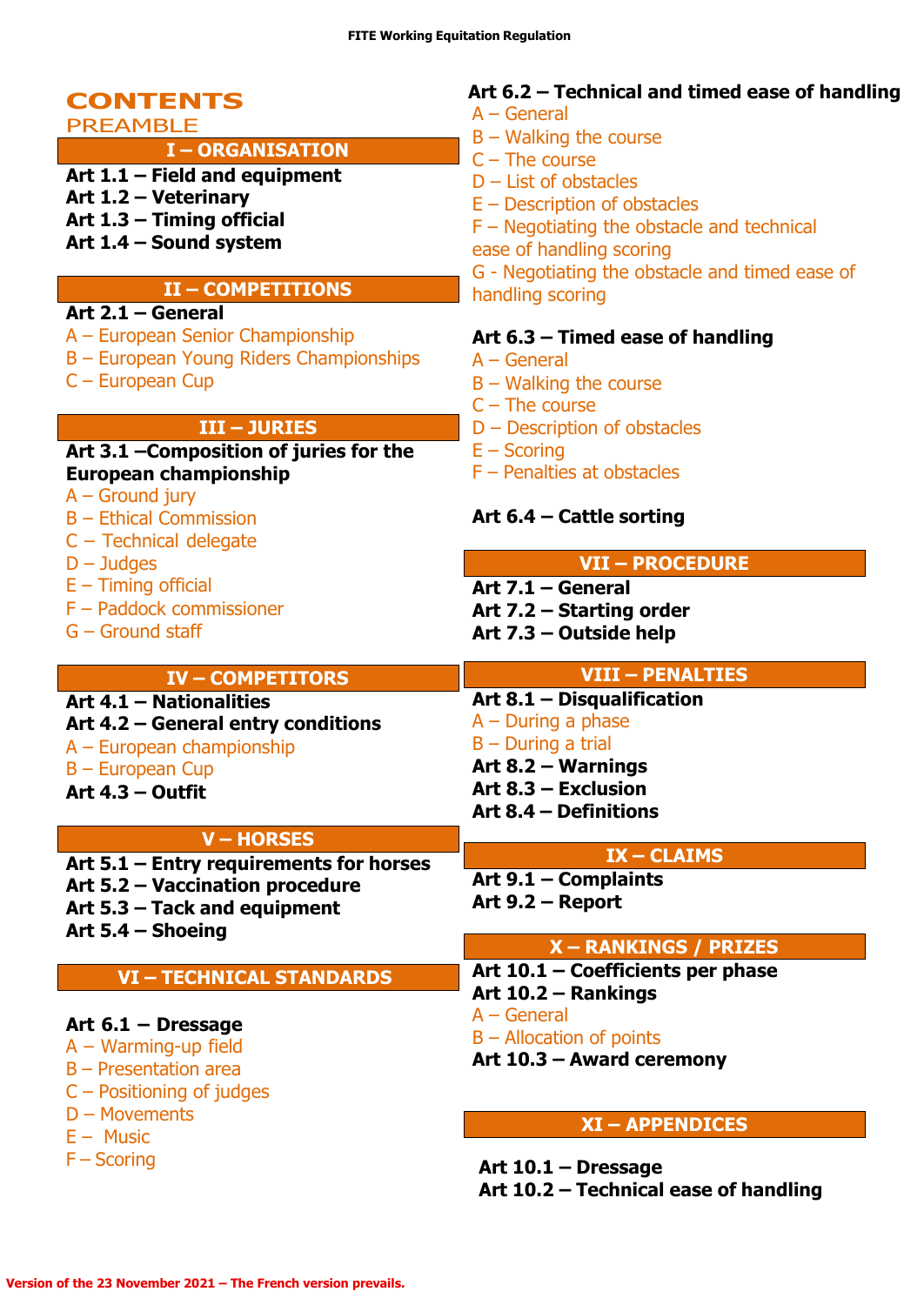### PREAMBLE

The Fédération Internationale de Tourisme Equestre – FITE - is the sole international organisation with the authorityto govern Working Equitation competitions.

Working Equitation is an equestrian activity whose scope is limited to all the movements of "pastoral equitation", i.e., the practical skills required to lead horses used in traditional trades and cultures with the focus on working with and driving cattle. It identifies and incorporates the technical movements which are common to these pastoral practices within a general body of knowledge. This body defines the elements that can be normalised to organise a sporting regulation. Through the dissemination of working equitation competitions, the cultural ambition is one of protection and development of equestrian skills relating to cattle driving and sorting. Pastoral equitation is a culturalistic discipline practiced in many countries in Europe, but also in Asia and South and North America, as part of local and rural economies, using well-established and highly specific traditions. Working equitation as a sporting equestrian discipline seeks to recognise and encompass diverse equestrian cultures whilst respecting their specificities, but using what they have in common in leading the horse.

The equestrian skills common to all riders representing equitation of different identities include:

- specific cavalry dressage
- leading a horse by hand
- interpretating cattle and anticipating their behaviour for the sorting of one or more animals.

The cultural dimension relating to the discipline and different equitation identities are expressed in: - the professional techniques handed down from previous generations

- the breeds of horses bred specially in the different identity-based equitation events
- the use of equipment which is characteristic of the culture of each identity-based equitation type
- specific apparel for each identity-based equitation type.

The desire to keep up professional techniques and cultural practices has led to the creation of sports events offering a sporting and cultural form of competition illustrating the intrinsic quality of the horses and their riders.

With its transposition of the day-to-day actions of equestrianism into a sporting format and code, cattle driving and sorting is by far the leading event in this category**.**

The discipline is designed to show the following:

- the working horse's calm comprehension of cattle and anticipation
- the rider's knowledge of cattle and his experience and finesse.

International team-based working equitation events are designed to demonstrate the equestrian techniques mentioned above.

Forms of working equitation identified to date are:

- Camargue equitation
- Doma Vaquera equitation
- Maremmana equitation
- Portuguese equitation
- Western equitation (Team Sorting)
- And all equitation identified by NETOs.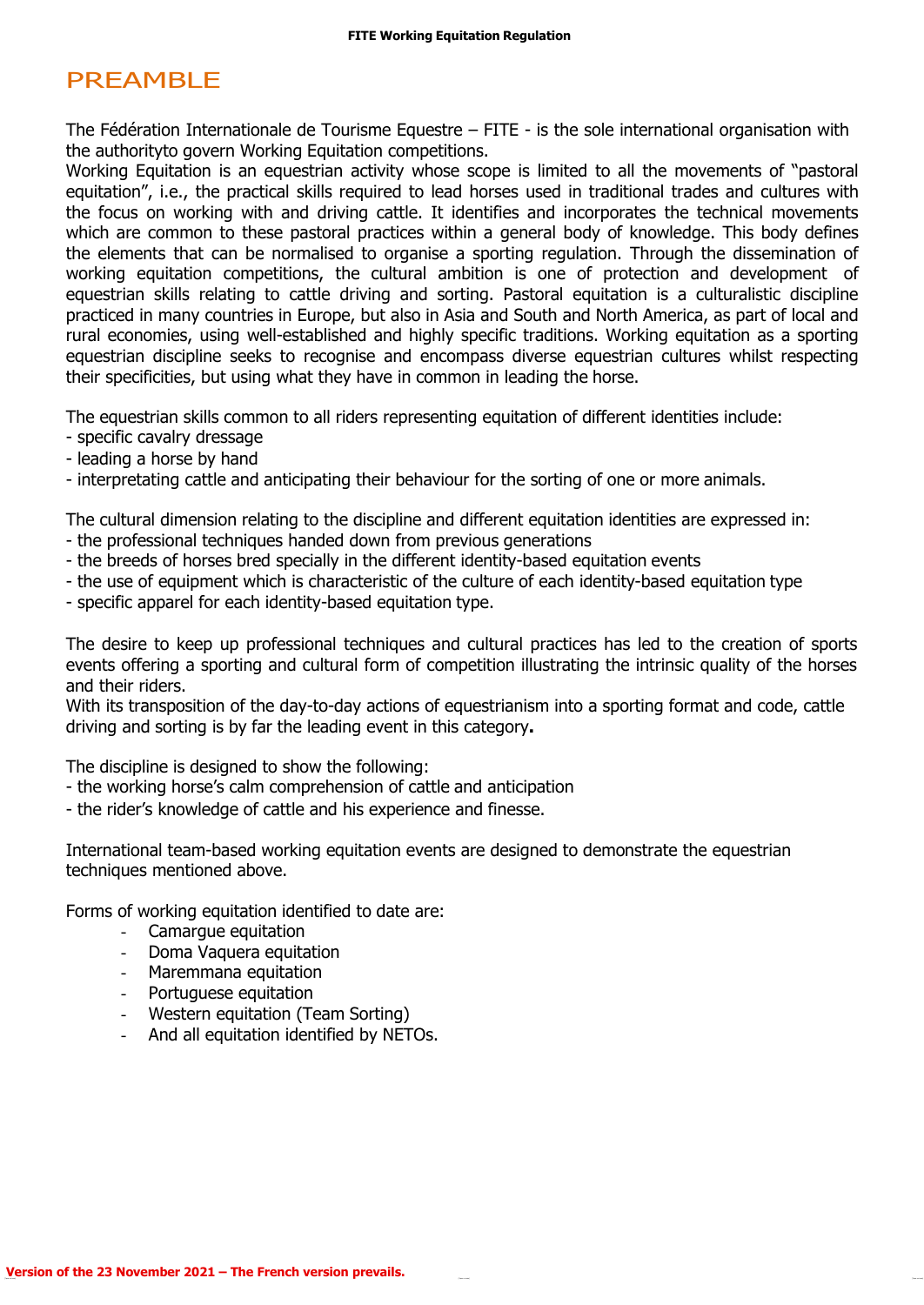### **I – ORGANISATION**

#### **Art 1.1** - **Ground and equipment**

The Organising Committee must provide the following:

- a rectangle of 40m x 20 m for the dressage and as a minimum for ease of handling
- an enclosed land of 60m x 20m minimum or 70m x 30m maximum for cattle sorting. Grounds should preferably be in sand. If they are in grass, they have to be of good quality.
- ◆ stables,
- $\bullet$  a veterinary inspection area,
- an area for the presentation to take place,
- $\bullet$  a relaxation area with a jumping obstacle for ease of handling
- This list is not exhaustive and may be supplemented by the specification for each competition.

#### **Art 1.2 – Vet**

A vet is appointed by the Organising Committee and, if as appropriate, assisted by a commission.Veterinary inspections must take place in a flat area, in a straight line, on a firm but yielding surface without slopes.

Presentation during the veterinary visit can be done either with a halter, cavesson or snaffle depending on the discipline.

Difficult horses and stallions must be presented with a bridle.

#### **Art 1.3 - Timing Official**

The Organising Committee appoints:

A timer.

For the timed handling an electronic stopwatch with a recorder software has to be used. For the cattle sorting, 3 timers are necessary.

#### **Art 1.4 – Sound system**

For the requirements of the competition, the Organising Committee provides for a sound system and made available to the jury, with amps and loud speakers suitable for public events, along with mikes and CD players.

### **II – COMPETITIONS**

#### **Art 2.1 – General**

All Working equitation competitions organised as part of the FITE must comply with the international rules.

All working individual or team equitation competitions organised under the aegis of the FITE must respect the international schedule and regulations in order to secure official recognition as a sporting movement.

Certain articles can be modified by organisers depending on the event, with the formal consent of the FITE.

Commitments must be sent to the organiser, at the latest on the Friday midnight, a week before the competition, on FITE entry forms.

Competitions are broken down into 4 phases:

- 1 dressage

- 1 technical ease of handling
- 1 timed ease of handling
- 1 cattle sorting

#### **A – European championship for Young riders and senior**

An European championship for Senior and Young riders is organised every year.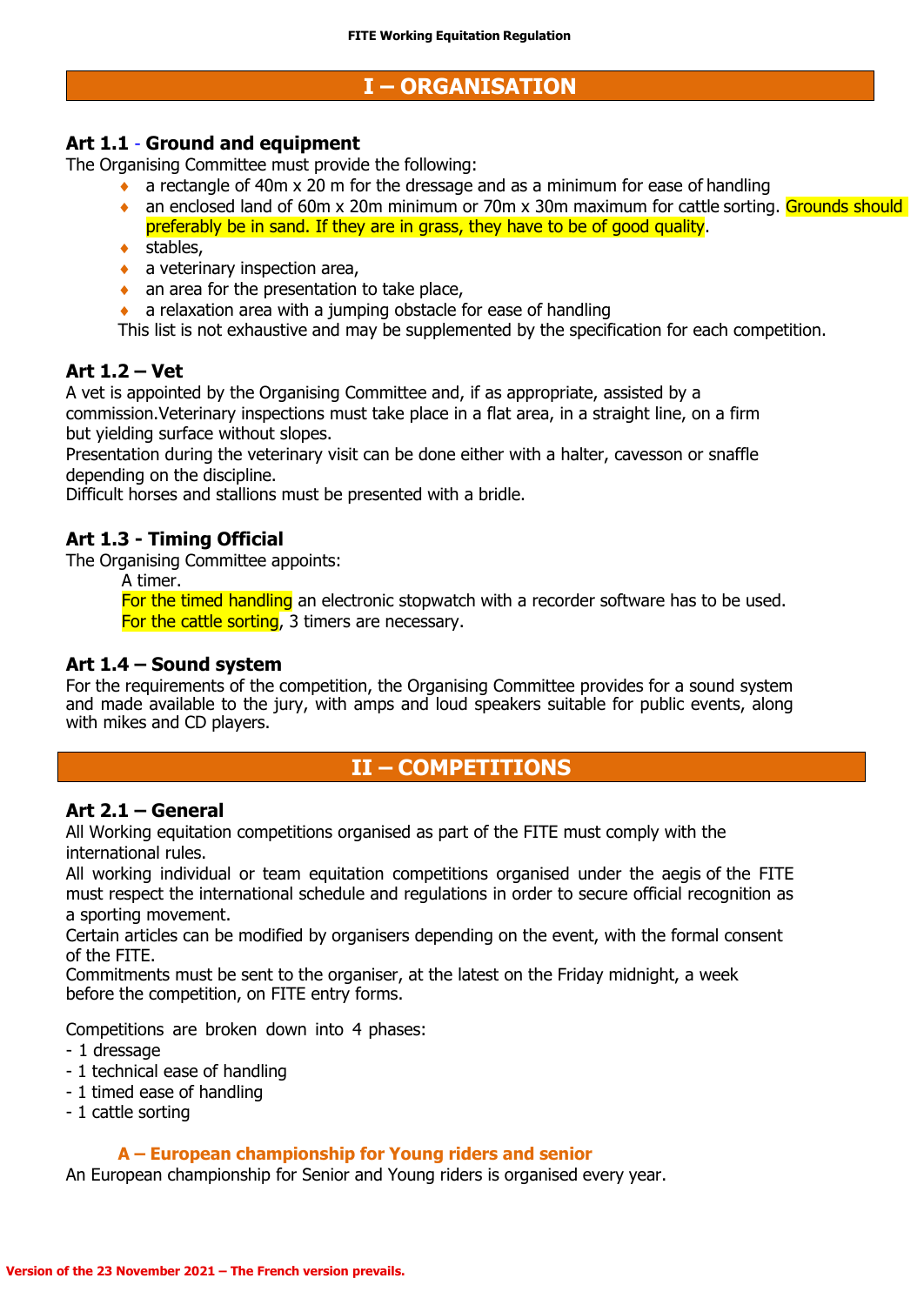#### **B – European Cup**

- ♦ It aims to bring together during the sports season riders of Working Equitation, to promote the exchange of techniques and gather the competitors,
- $\bullet$  It is organised every year, from January 1<sup>st</sup> to December 31<sup>st</sup>, under the aegis of the FITE by affiliated NETOs and is accessible to all of their licensed riders,
- ♦ Are authorised to organise competitions, NETOs whose Working equitation competition regulation is in accordance with FITE's regulation,
- ♦ Judges can be national judges,
- ♦ Each NETO can organise, per season, one Working equitation competition registered in FITE's calendar,
- ♦ The FITE will register in the calendar of the circuit for the year, the competitions that will have been declared by NETOs, at the latest on November  $1<sup>st</sup>$  of the previous year,
- ♦ The European Cup events cannot be organised during the European Championship weekend, neither the previous one or the following one,
- ♦ FITE will only validate the results of the Working equitation events listed on the calendar,
- ♦ Entries must be sent to the organiser no later than Friday at midnight of the weekend before the competition,
- ♦ The ranking is established and proclaimed by the FITE at the end of the season,
- ♦ The European Working equitation championship is not part of the European Cup events.

### **III – JURIES**

#### **Art 3.1 - Composition of juries**

For these Championships, international judges are proposed by the Organising Committee and by their membership NETO, then they are validated by the FITE Board of directors.

Ground Jury and the veterinary commission decisions are taken on an absolute majority votingbasis of each of the members, with the Jury President having the casting vote.

The Ground Jury President and the Technical Delegate must be informed of any incidents occurring during the competition.

Judges practice here arbitration in **independence** and impartiality in respect with rules enacted by FITE.

#### **A – Ground Jury**

#### **1 – Members**

The President of the Jury and 4 FITE international Working equitation judges chosen by participants nations.

The FITE Technical Delegate, in a consultative role.

If the number of participants NETOs in insufficient :

- 4 countries, the organiser NETO propose one additional judge

- 3 countries, the organiser NETO propose one additional judge and another one is drawn among the other nations.

#### **2 – Role**

It must ensure that rules of fair play and sporting fairness are respected.

It must ensure that these rules are applied.

It is responsible for its application by various judges.

It must receive and process claims.

It must validate the results of each phase and the final result.

Cases not appearing in this list are addressed by the Ground Jury. The Jury is competent to take decisions based on common sense and rules of fair play most suitable to the spirit of FITE rules.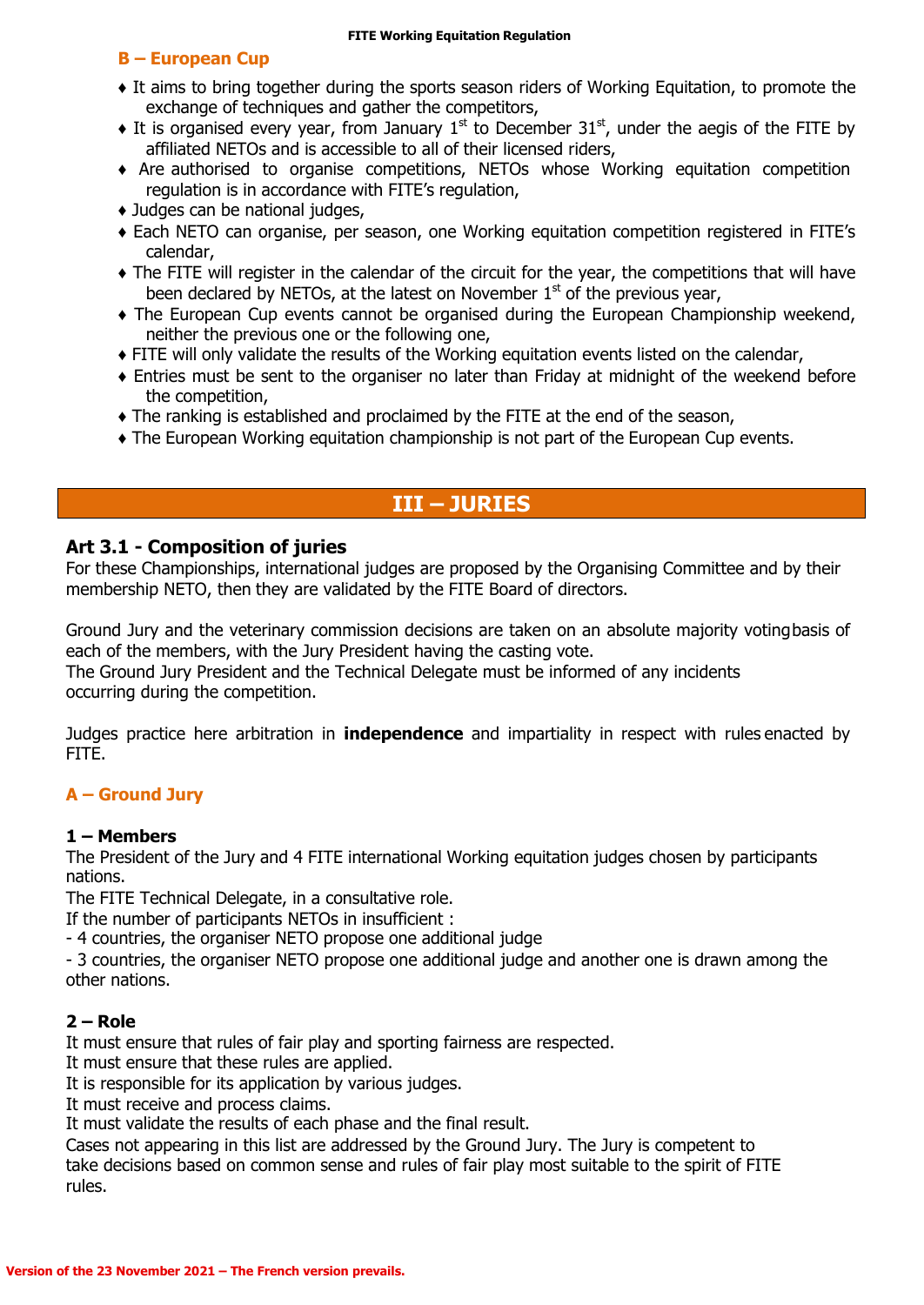#### **3 – Its decisions**

They are irrevocable.

#### **B – Ethical Commission**

- ◆ Presided over by the President of the FITE sports commission
- It also comprises two international judges put forward by the President of this Commission.
- The FITE Technical Delegate, in a consultative role.
- It meets upon request from the FITE President, after the competition at a date and venue to be defined.
- Its role is to rule on events that the Ground Jury has failed to resolve: in cases of doping, cheating, behaviour, etc...
- It may call upon and consult ground judges and the competitors concerned.
- Expenses linked to meetings of this Jury, including travel and accommodation expenses, are fully covered by the FITE.

#### **C – Technical Delegate**

The Technical Delegate is the FITE's technical point of reference.

He is designated by the Board of directors, as proposed by the FITE President.

He works under the authority of the FITE President to whom he reports on his activities, unless otherwise specified in the regulations.

The Technical Delegate is a qualified official:

- in specific riding techniques and the relevant teaching techniques,
- in sports events: organising and preparing competitions.

The Technical Delegate may be assisted by specialist officers: event organisers, course designers, etc… and may encourage training for them:

- The Technical delegate must ensure that the event complies with the recommendations for organisers as published by the FITE. The Technical Delegate must carry out a feasibility visit of the proposed site accompanied by the candidate NETO and their designated representative, before the annual general Assembly is held togive definitive approval of the presented application.
- The FITE's statutory General Assembly is held every year in September conjointly with an international TREC competition, and the feasibility visit for the following year's proposed site must have been carried out before this meeting.
- The relevant Technical Delegate's report is sent to the FITE President at least one month before the date of the General Assembly.
- The Technical Delegate reports to the FITE President on any possible difficulties encountered in carrying out his inspection.
- ◆ He checks the organisation during the championship and reports to the President of the Ground Jury.

#### **D – Judges**

International judges and trainers must follow refresher courses and regularly officiate at events. The protocol can be consulted on the FITE website [www.fite-net.org](http://www.fite-net.org/)

Each judge must have a secretary responsible for carrying his remarks on assessment protocols.

#### **1 – Dressage**

They must note each movement by each rider in turn.

#### **2 – Technical ease of handling**

They must note each obstacle by each rider in turn.

#### **3 – Timed ease of handling**

This is arbitrated by the president of the jury. The judges are posted at different points on the course. They must note down penalties incurred by each rider in turn.

After each competitor, the President of the jury announces that competitor's result to the public.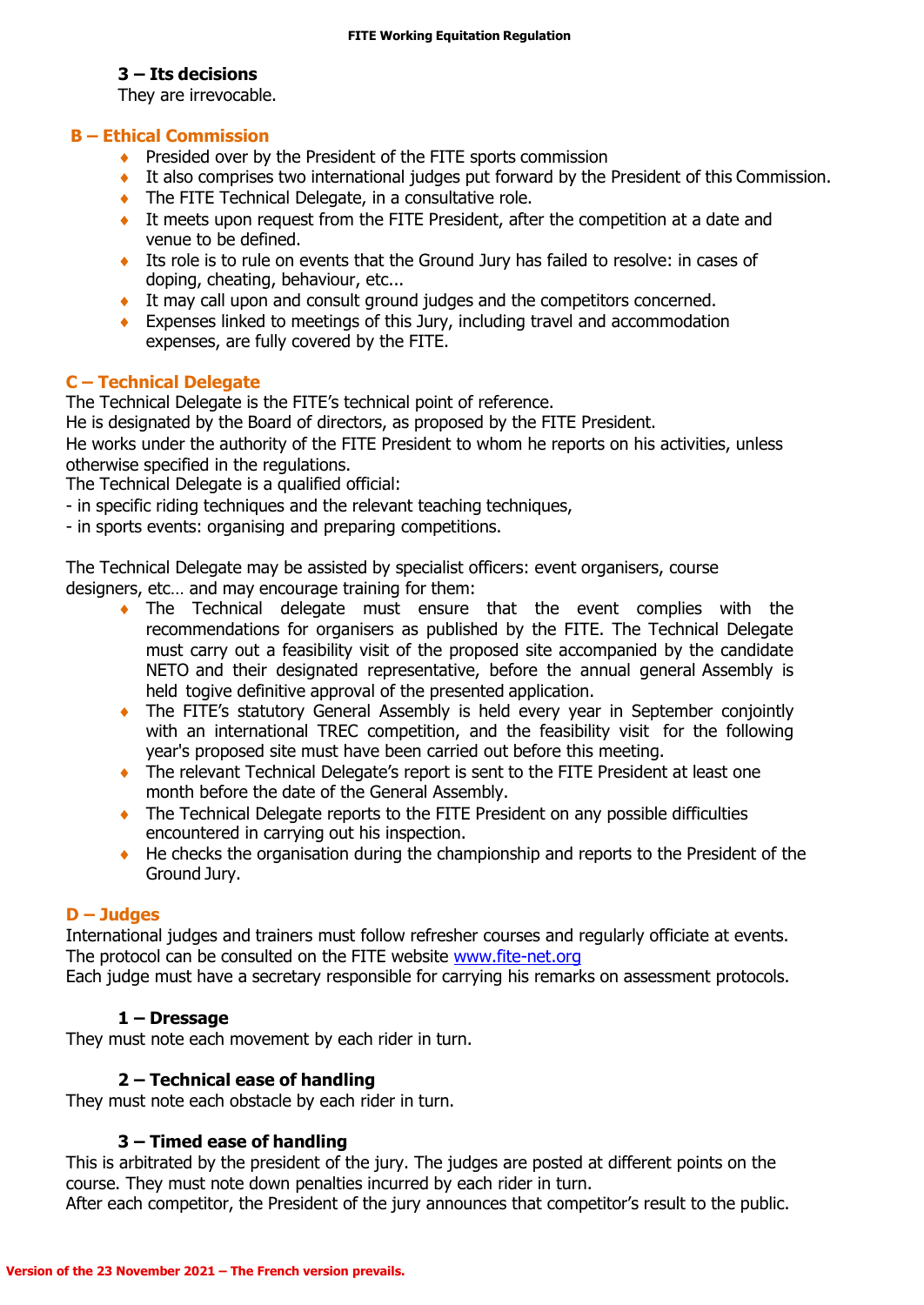#### **4 – Sorting**

Judges assist the President of the jury during the sorting trials.

#### **E – Team leader**

He is the unique interlocutor between the riders, the organizer and the jury. His role is to communicate information about the competition, the results, and technical requests and complains.

#### **F - Timing official**

Placed under the authority of the Ground Jury President, this official is involved in several phases.

#### **G – The paddock commissioner**

He is a national judge that checks on both horse and riders when entering and leaving the warming area. He notes potential injuries, traces of blood, etc. If there is an irregularity, he warns the Ground jury members. No contact or intervention of a member of the team which is concerned is allowed. His role is to indicate any incident which may occur during rest periods, and to organise the paddock according to starting orders.

#### **H– Ground staff**

During the timed ease of handling trials, sufficient numbers of ground staff must be present around the performance arena to put the course back together after the passage of each competitor.

### **IV - COMPETITORS**

#### **Art 4.1 - Nationalities**

The National Federation may hire a rider in international competition if he has the same nationality as said federation. Proof of nationality may be required. For riders with more than one nationality, they will be asked at the age of 18, to decide what their sports nationality will be and therefore which federation they wish to join. For riders under the age of 18 and with more than one nationality, they can choose each year which federation they wish to join.

Riders not residing in their home country may not compete in international competitions under the flag of their country of residence.

This regulation is based on the general regulation FEI, Article 119- Sport Nationality Status of Athletes.

### **Art 4.2 – General entry conditions**

#### **A- International Championships**

According to the schedule defined by the FITE, each NETO sends the following to the organiser of the International Championship:

- their intention to participate, at least 90 days before the championship,
- $\bullet$  the list of team members at least 15 days before the start of the championship,
- ◆ competitors must be aged at least 14 years old.

Age limits apply to the age of the competitor in the calendar year.

Example: a rider of 14 years in the calendar year is a rider who celebrates his birthday of its 14 years between 1<sup>st</sup> January and  $31<sup>th</sup>$  December of the year concerned. Athletes take a year older every January 1st.

#### **Seniors:**

- Six riders, of which four will make up the national team, the two remaining riders only competing as individuals.
- $\bullet$  The organising NETO can enter a team  $+$  four individual riders.

#### **Young Riders:**

- Six riders, of which four will make up the national team, the two remaining riders only competing as individuals.
- The organizing NETO can enter one team + four individual riders.

#### **Version of the 23 November 2021 – The French version prevails.**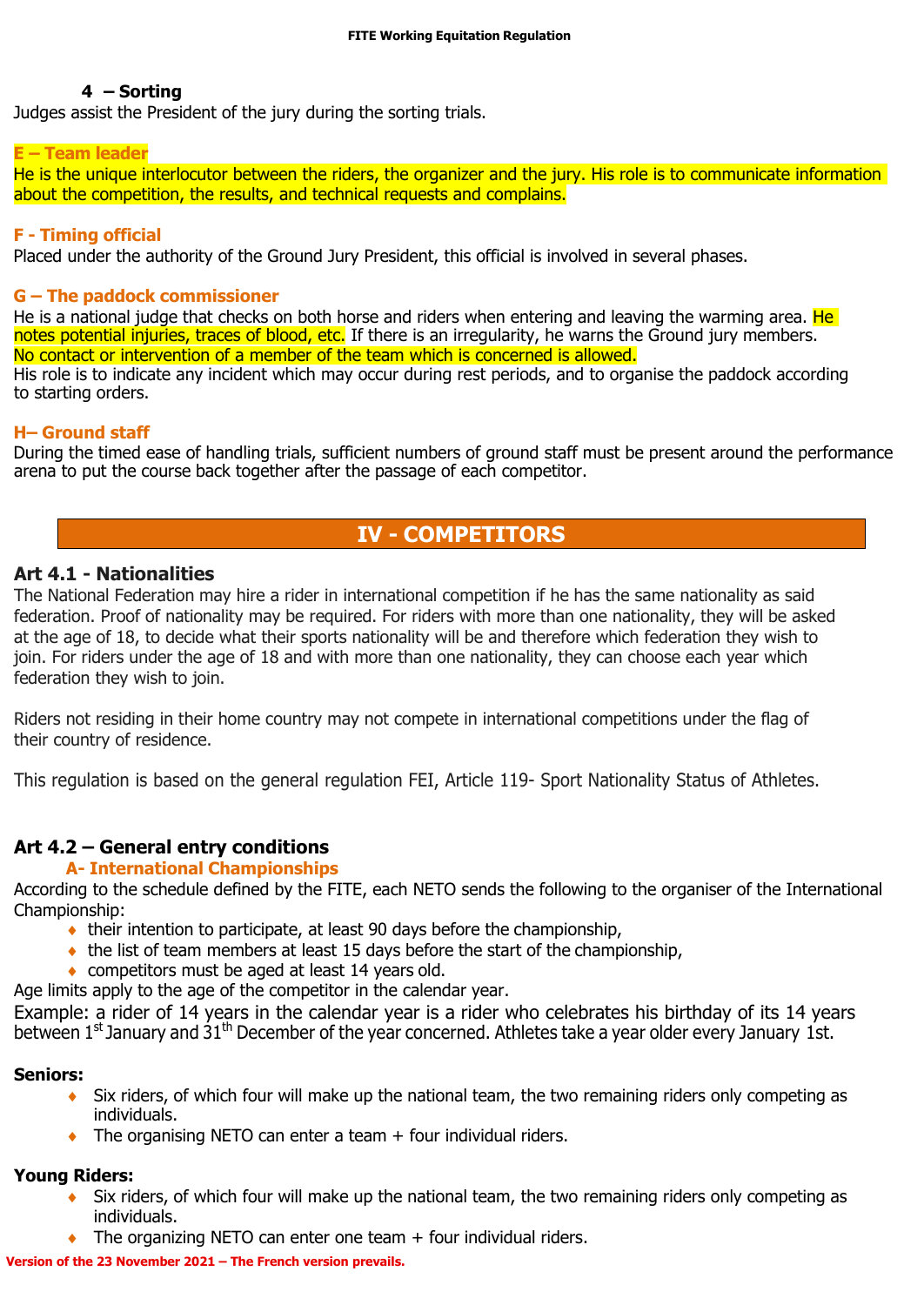- The competitors must be aged at most 21 years old.
- Riding with 1 hand is required for all phases.

#### **Riders with disabilities:**

Riders with disabilities are allowed to compete under the responsibility of their NETO. The Ground jury is the entity that must adapt the regulation to facilitate their participation.

#### **B – European Cup**

All riders can participate to the Working Equitation European Cup, except with an unfavourable opinion of their NETO. It is a individual competition.

Competitors can use different horses during the season.

### **Art 4.3 – Outfit**

Correct outfit is required.

Competitors must wear the traditional costume corresponding to the working equestrian culture for which they are entering the competition.

Loss of a hat during the phase is not penalised.

### **V – HORSES**

#### **Art 5.1 - Requirements for the participation of horses**

Horses participating in FITE international competitions must:

Be aged of at least 6 years old;

Possess the appropriate identification document:

- FEI passport or
- National passport with a graphical outline, and up-to-date vaccination details according tolegislations in the organising country.

The Organising Committee must inform the FITE and all NETOs likely to participate in competitions in good time, publication of the pre-program, to avoid any difficulties in respecting health obligations appearing above, and/or other national obligations.

#### **Art 5.2 – Vaccination procedure**

Are mandatory all regulatory vaccinations required by the competent services in each NETO. Vaccination against equine flu is required to participate in a competition

So as to be considered vaccinated against equine flu, a horse must have been administered:

- a) An initial vaccination comprising 2 anti-flu injections between 21 and 92 days apart
- b) An annual booster, so that the gap between two injections does not exceed 12 months
- c) A vaccination no more than 6 months and  $21$  days before the day of the competition.

A horse can compete from the time it received its first vaccination, i.e. after the second injection. No injection may be administered in the 7 days running up to the horse's arrival at the competition venue.

If a participant has a horse whose vaccination is not in compliance with the procedure, he will have a warning and a fine of fifty euros. In case of a second warning during the successive 18 months, the participant is excluded from the European or World championship.

#### **Art 5.3 - Tack and equipment**

Tack must be perfectly suited to the horse and the type of competition.

Horses participating in tests must be equipped with tack used in the traditional saddling corresponding to the working equitation culture for which they are entered.

Members of the jury representing different equestrian cultures are guarantors in their discipline, of the compliance of drivers' appearance and the tack of the horses.

The rider can only use one pair of reins.

Artificial help held in hands are not allowed in tests, except "calos", stick, etc for a maximum length of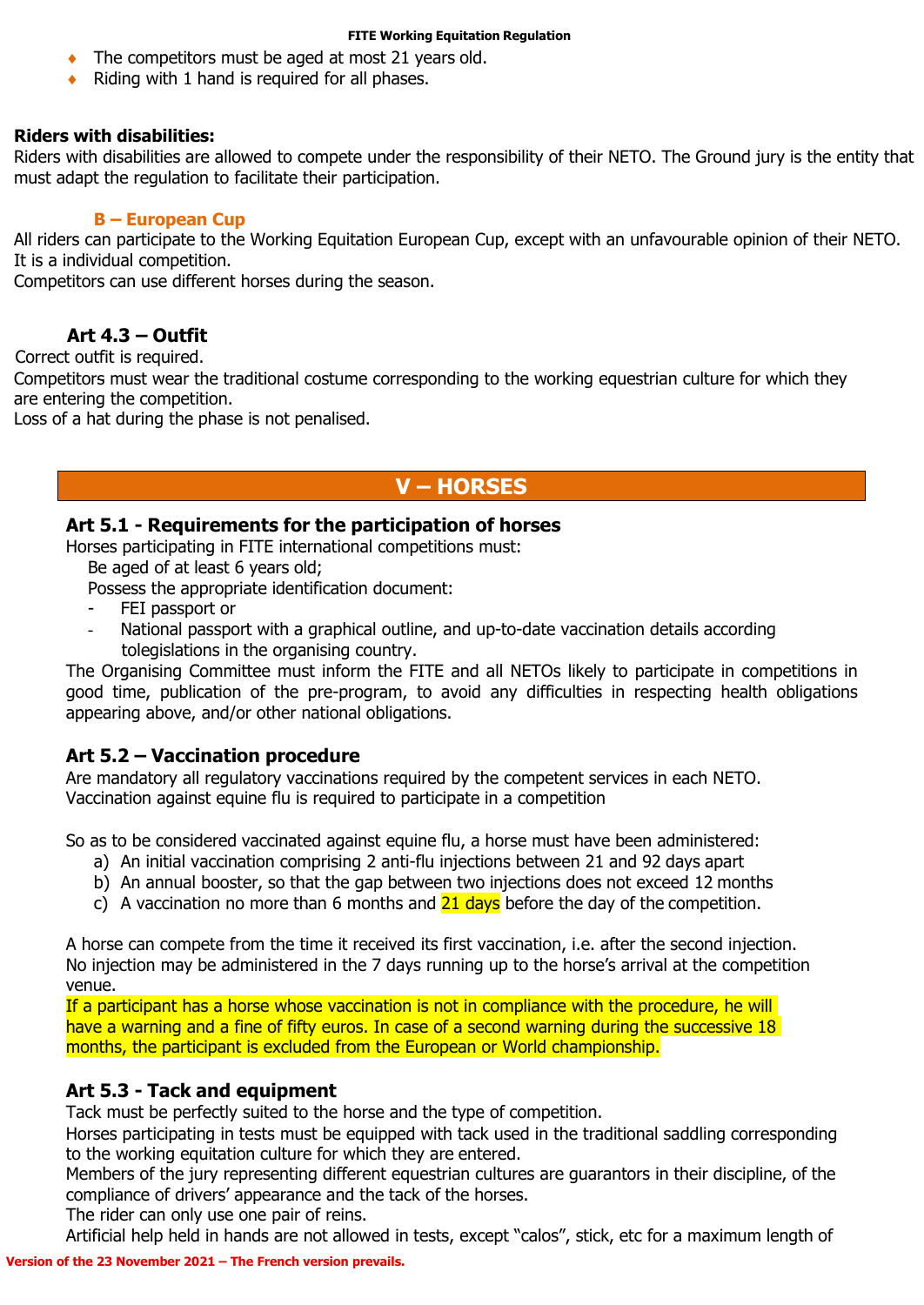1,5 m for the cattle sorting test.

Protections, gaiters, boots, etc are allowed for ease of handling and cattle sorting tests.All type of washers are banned, protect-girth, protect-curb chain and "false curb chain" are authorized.

#### **A – Adjusting the noseband**

The noseband must be two fingers below the zygomatic and it must be possible to put at least one finger between the noseband and the horse's face.

#### **B – Adjusting the curb chain**

It must respect at least a 45 degrees angle between the bridle axis / horse's mouth and the horse's cheek when adjusting the reins.

#### **Art 5.4 – Inspection of horses**

At the request of the president of the jury, horses can examined with a view to identifying injuries or poor treatment.

### **VI – TECHNICAL STANDARDS**

#### **Art 6.1 – Dressage**

#### **A – Warming-up field**

The ground of the warm-up area must be the same type as that of the presentation area. It must be sufficiently large to allow dressage figures to be practised by several competitors at the same time. During competition, the horse cannot be ridden by another rider. Draw-reins are forbidden. Resting with tethers is authorised.

#### **B – Presentation ground**

The presentation ground used for the dressage event must be 40 m x 20 m, flat, rectangular with no stones or objects which may compromise the competitor's expression, and, as a result, jury marking. It is strongly recommended that the area be sanded. It must be marked out by a perfectly aligned border, not more than 50 cm high.

The arena must be located at all points at a suitable distance from any enclosures (barriers, walls, etc.). This distance must allow free circulation of riders at 3 different gaites around the arena.

The entry to the arena must be an opening at the centre of the smaller side, opposite the President jury. It must be closed after each competitor enters.

The public must be separated from the arena by a distance of at least 5 meters.

#### **C – Place of the juries**

The jury sits on the small side, opposite the entrance to the dressage arena, and on the larger sides. The President sits in the middle, on the shorter side, and is surrounded by 2 other judges placed to his right and his left at the two ends of the shorter side, or on the 2 longer sides of the arena. If there are 5 judges, they shall be posted as indicated above, ie: 3 on the shorter side on each side of the President, and 1 on each of the longer sides.

The President of the jury starts each competitor by sounding a bell. The competitor has 1 minute after the bell has sounded to begin their dressage. Any overshooting or departure before the bell will lead to the competitor being disqualified.

#### **D – Movements**

Dressage comprises movements to be executed in protocol order. The maximum time for this sequence of movements is 7.5 minutes from starting salute to final salute. If the competitor has not finished the dressage movement, he will not be judged on the remaining figures. The sound of the bell is the warning.

**Version of the 23 November 2021 – The French version prevails.** During the whole presentation, the competitor must lead the horse only by one and same hand. The competitor can use the other hand to lengthen or shorten the reins, this action must be short done in a maximum of 3 seconds and behind the leading hand. At the time of saluting the jury, it is understood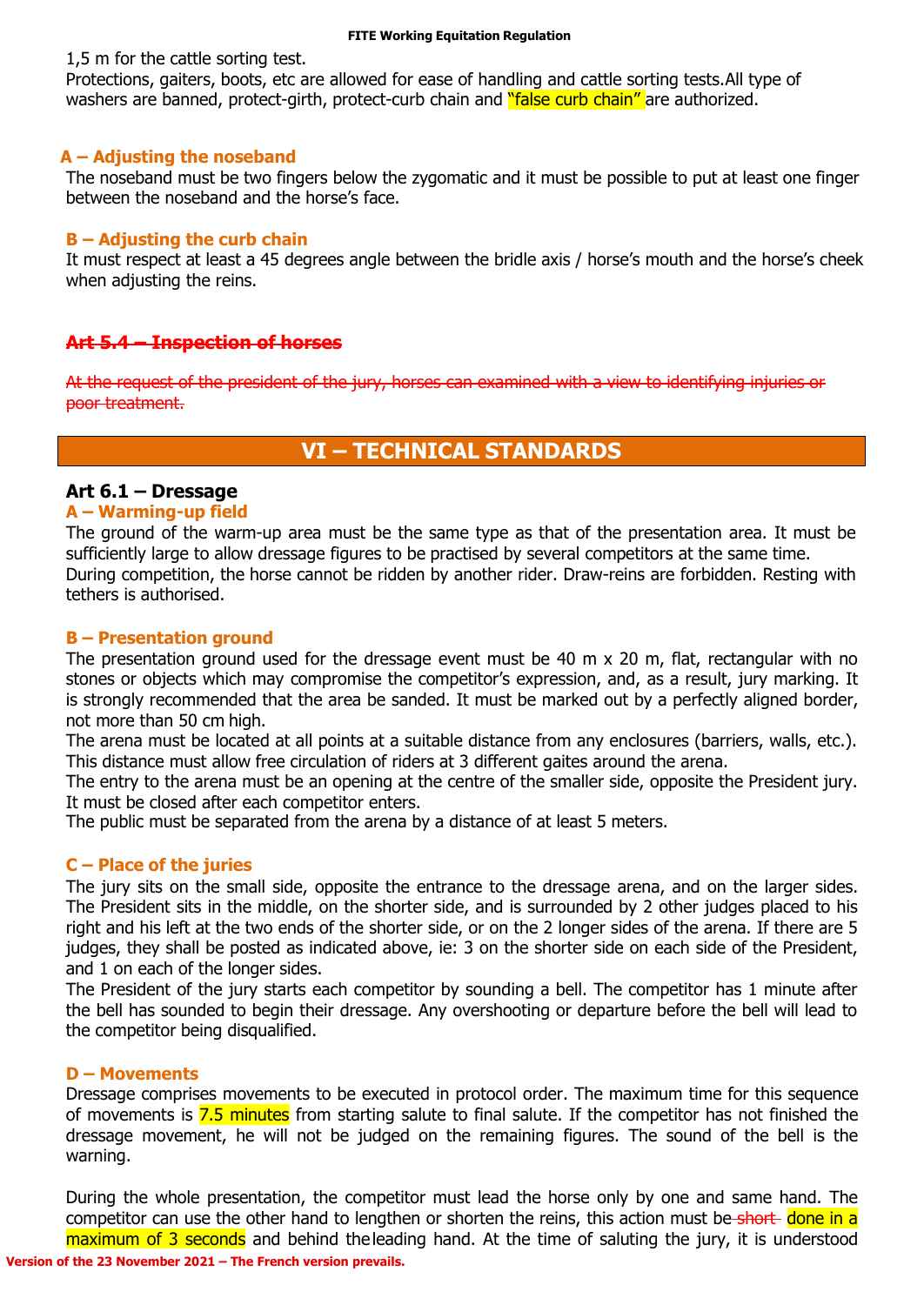that female riders will incline their heads slightly, whilst male riders will lift their hat with their free hand.

#### **E – Music**

For the dressage presentation, competitors can use a musical background of their choice. Music must be harmonious with the movements executed and sequencing. It begins when the rider raise his hand up.

#### **F – Scoring**

Each movement, as well as overall scores, are scored by each judge from 0 to 10 according to the following scale:

| Excellent:          | 10             |
|---------------------|----------------|
| Very good:          | q              |
| Good:               | 8              |
| Very Satisfactory:  | $\overline{7}$ |
| Satisfactory:       | 6              |
| Sufficient:         | 5              |
| Insufficient:       | 4              |
| Mediocre:           | 3              |
| Very insufficient:  | $\overline{2}$ |
| Difficult to score: | $\mathbf{1}$   |
| Not completed:      |                |

Course fault:  $\rightarrow$  - 5 pts / fault.

The President of the jury stops the rider and restarts the competitor where the fault took place. The clock stops.

The use of the voice:  $\rightarrow$  - 2 pts / figure.

A third course fault results in disqualification.

Points attributed to each competitor are calculated from the average of points given by each judge after the lowest and highest scores have been removed.

#### **Art 6.2 – Technical and timed ease of handling**

#### **A – General**

Technical ease of handling phases can take place during a given period of time, at the Course Superintendant's discretion. Technical ease of handling takes place before the timed ease of handling. In scoring this phase, judges must take into account the regularity and fluidity of movement for each obstacle, the ease with which the competitor negotiates the devices and the correction of aids. If time allowed is exceeded, the President of jury lets it be known to the competitor by ringing the bell. The stopwatch is stopped; the competitor goes out of the course without completing the test. Devices have to be crossed in a forward motion.

For the timed handling, a first warning is given for any ride with two hands.

#### **B – Reconnaissance**

The Course Superintendant must ensure that all the obstacles can be negotiated as easily by a lefthanded as a right-handed competitor.

The Course Superintendant can plan different courses for the technical handling and timed handling. Before the beginning of each phase, competitors can perform reconnaissance of the obstacles on foot through the course. For this, the course is opened by the President of the jury for at least 15 minutes. Opening and closing are announced by the sounding of a bell. Every device which has been passed can be crossed.

**C – The course**

The course comprises 10 to 15 obstacles that are numbered and flagged, chosen from the list below. Devices, start and finish line are flagged and numbered.

#### **D – Scoring**

1. Gate 2. Jug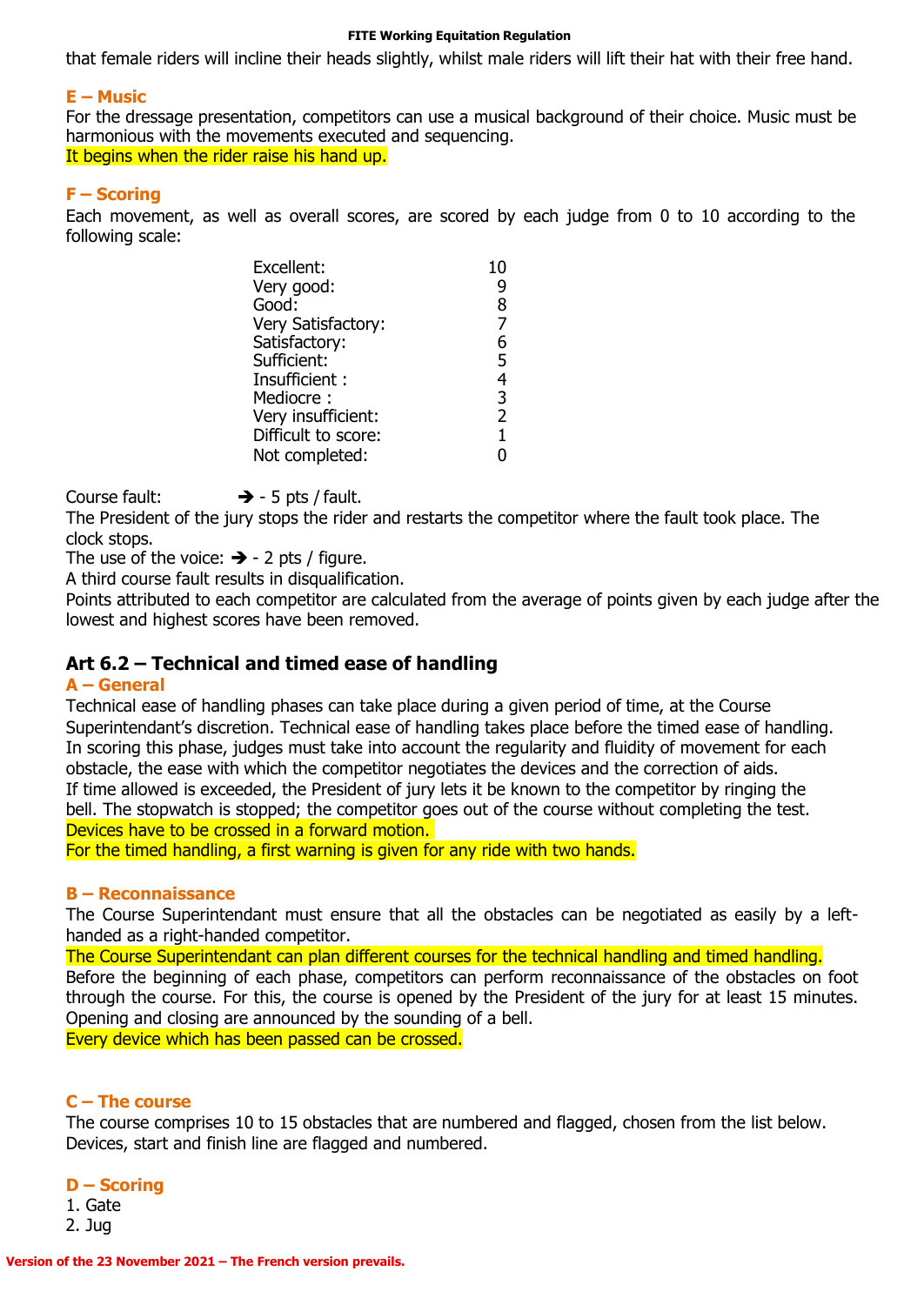- 3. Corridor with bell
- 4. Double-pole slalom, for senior only
- 5. The magic triangle

6. Rein back in L or double L, for senior only

- 7. Lace pick-up from barrel
- 8. Special slalom
- 9. Figure-8 barrels
- 10. Bridge
- 11. Livestock pen
- 12. Water-filled ditch
- 13. Hat

14. The straight, in L or double L side pass to the left, for senior only

- 15. The straight, in L or double L side pass to the right, for senior only
- 16. Jump

### **E – Description of obstacles**

### **1. Gate**

This is a gate of a height of between 1.5 and 2 meters, and wide 1.3 meters minimum, closed using an iron ring or flexible material.

The gate may open to the right or left, according to the layout of the course, but it must always be such that it is opened on the opposite side to that by which the rider arrives.

With his free hand, the rider opens the gate, goes through it entirely and closes it behind him. The rider slides his hand along the door without releasing it.

This obstacle can be negotiated twice. In this case it is passed to the other hand.

For the timed handling, the course designer can replace the gate by a rope.

#### **2. Jug**

This is a table around 1 meter high with an object symbolising a jug of water and placed on the table. The rider grasps the object on the table, raises it to minimum height of his shoulder and then puts it down in its original position. If the competitor raises the object insufficiently: 10 penalty points.

#### **3. Corridor with bell, straight, "L" or "double L", "U"**

The rider enters the corridor, moves to the end and rings the bell with his free hand before leaving.

The corridor is 1.2 meters wide minimum for straight corridor and 1,50m wide for corridor with angle.

Each segment of corridor has a minimum of 2 m, realised in planks or using bars of obstacles placed or not on brackets to a maximum of 30 cm from the ground. At the end of the corridor, a suspended bell can be reached by left and right-handed riders.

#### **4. Double-pole slalom, for seniors only**

The obstacle comprises of 2 parallel rows of stakes remote 6 m from each other. In each row, each stake is remote 6 m that the one that precedes it. The first row includes the stakes n°1; 3; 5; 7, the second row includes the stakes n°2; 4; 6. The obstacle is set out so that stake number 2 is located between stakes n°1 and

n°3, and stake n°4 between stakes n°3 and n°5, and stake n°6 between stakes n°5 and n°7.

Any modification to the compulsory course constitutes a course error which must imperatively be rectified before the crossing of the next obstacle.

### **5. The magic triangle**

The obstacle comprises 3 drums placed at three corners of an equilateral triangle with 6m sides. It can be reduced to 4 m for senior.

The rider negotiates the obstacle, scrupulously respecting the course plan. Any modification to the compulsory course constitutes a course error which must imperatively be rectified before the crossing of the next obstacle.

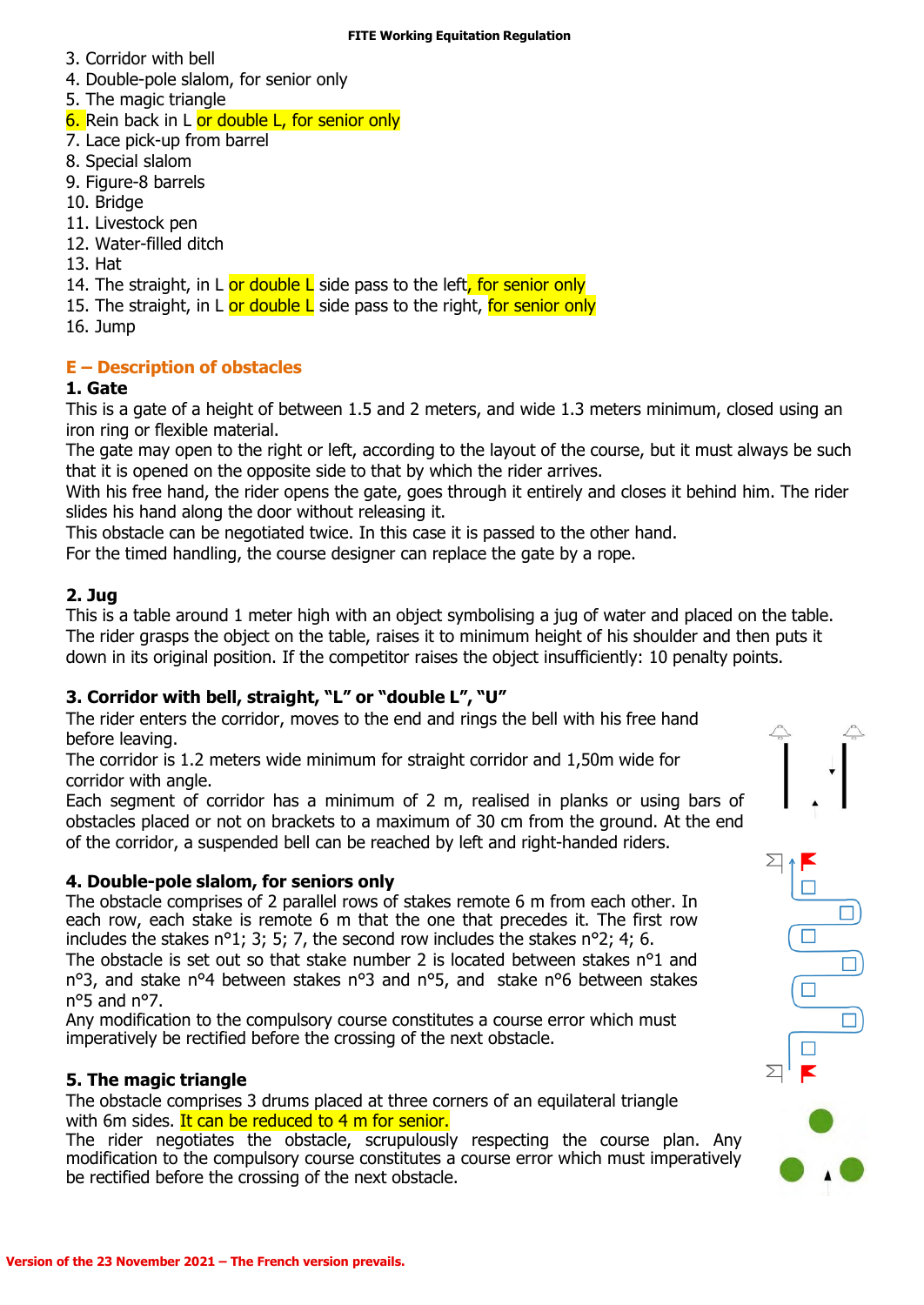### **6. Rein back, straight, "L" or "Double L", "U", in loop**

This is a corridor made up of planks or obstacle bars placed on brackets, to a maximum of 30 cm from the ground. Each segment of the corridor is minimum 2 m long and 1.5 meters for a corridor with angle.The rider must rein back all along the corridor.

#### **7. Lace pick-up from barrel**

The obstacle comprises a barrel A containing a spear, a post with a 10-cm diameter ring and a barrel B, which is empty. The rider grabs the spear in barrel A. It takes the ring, and then deposits both in barrel B.

#### **8. Special slalom**

The obstacle comprises 6 mobile poles around 2 meters high, which are aligned, and 4 to 6 meters apart.

Any modification to the compulsory course constitutes a course error which must imperatively be rectified before the crossing of the next obstacle.

For young riders, the route is made going through posts.

#### **9. Figure-8 barrels**

The obstacle comprises 2 barrels, 6m apart.

The rider approaches the obstacle from the middle, goes around the 2 barrels.

The rider must have performed a complete figure-8 around the 2 barrels. For technical ease of handling, change of lead foot must be between the 2 barrels.

Any modification to the compulsory course constitutes a course error which must imperatively be rectified before the crossing of the next obstacle. The ringmaster decides about the direction to pass the barrels.

#### **10. Bridge**

This is a 3 to 6 meters long bridge and 0.8 to 1.5 meters wide, between 0.2 and 0.5 meters high. The obstacle must be built so as to ensure good overall stability and safety. It can be lined over the whole length by decorative elements connected with working equitation or the culture of the organising country, or ornamental trees.

It comprises 2 sidebars of 0.40 m high maximum, not fix.

The obstacle must be crossed at the walk for technical ease of handling, and free gait in timed ease of handling.

#### **11. Livestock pen**

It is a pen around 1.5m high and 3m internal diameter, around which competitors must circulate. The passage around the pen is marked out by **mobile boards** from 1.5m to 2m and from 0.4m to 0.6m wide and placed 1.5m from the pen at all points.

The rider enters the passage between the board and the pen, using the direction of hischoice, goes around the pen and re-enters the corridor using the other direction.

For the timed handling, the rider goes once by the hand of his choice.

#### **12. Water-filled ditch**

This is a natural or artificial water area. covered with a waterproof tarpaulin which may be filled with water. The area to cross is marked out by flags which indicate the beginning and end of the obstacle.It is bordered by 2 sidebars of 0.40 m high maximum, not fix.

#### **13. The hat**

The rider crosses an opening 2m wide, 2m from the first of the three posts. Each post is around 1,8 m high, at 3m intervals. The rider moves in a straight line to the furthest post.He takes hold of the hat and performs a slalom rein back to return. He places the hat on the post nearest the opening door and continues to rein back to exit, above the flagged line.

**Version of the 23 November 2021 – The French version prevails.** The hat has to be reachable by left and right-handed riders.





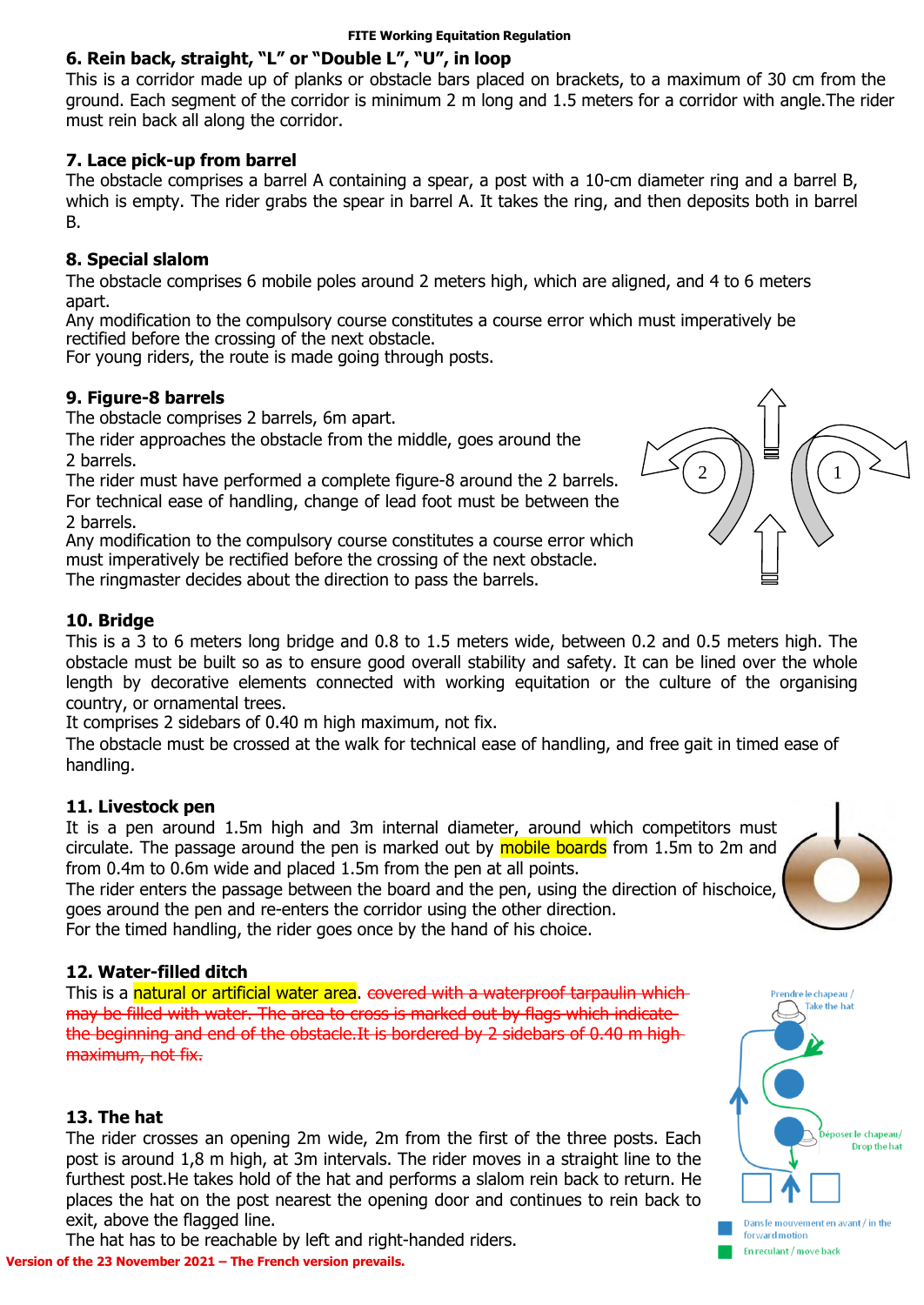#### **14. Side pass to the left**

One or more poles, 3-4 meters long, placed on brackets to a maximum of 0,10 m from the ground. The obstacle is marked out straight, in "L" or "Double-L" formation.

The obstacle can be negotiated in two movements, either successively, or as a new obstacle. In whichcase it is negotiated with the other hand.

The rider must complete the sideways movement even if the poles have fallen, otherwise he may be disqualified.

The horse must have two hooves on each side of the pole.

#### **15. Side pass to the right**

One or more poles, 3-4 meters long, placed on brackets to a maximum of 0,10 m from the

ground. The obstacle is marked out straight, in "L" or "Double-L" formation.

The obstacle can be negotiated in two movements, either successively, or as a new obstacle, in which case it is negotiated with the other hand.

The rider must complete the sideways movement even if the poles have fallen, otherwise he may be disqualified.

The horse must have two hooves on each side of the pole.

#### **16. Jump**

It is a natural obstacle, "jumping" and barred, 0.60m high maximum and 2m front minimum.

#### **F – Negotiating the obstacle and technical ease of handling scoring**

Each obstacle is scored and the course is timed. Judges must take into account the regularity and fluidity of movements for each obstacle, the ease with which the competitor negotiates the obstacles and the correction of aids.

The penalties are 2 points subtracted from the points awarded to the competitor by each judge.

Each obstacle is scored from 0 to 10 according to 5 criteria :

- ◆ Contract
- ◆ Style
- ◆ Gaits according to the concerned obstacles
- ◆ Overall score
- ◆ Shoeing and tack

The gallop-step and no-gallop transitions are about 2m before and after the device.

A trotting device, the maximum score is 4 out of 10. The realization at a walk leads the note 0.

If a device is tried but not passed at the first attempt it will have the score of 0. If during the second attempt the rider does not passed the device, he is eliminated of the test.

The penalties are 2 points to subtract from the total points awarded to the competitor by each judge.

| <b>Device</b>                    | <b>Style from 0</b><br>to10 | Penalties to - 2 pts                     | Device not realized, note 0 on<br>theexercice |
|----------------------------------|-----------------------------|------------------------------------------|-----------------------------------------------|
| <b>The Door</b>                  |                             | Door Unleashed                           | Not Closed                                    |
| <b>Jug</b>                       |                             | Insufficiently lifted,<br>overturned pot | Reverse table                                 |
| <b>Musical</b><br>hallway        |                             | Fallen bar                               | Do not ring the bell                          |
| <b>Parallel</b><br><b>Slalom</b> |                             | Fallen stake                             |                                               |
| <b>Clover</b>                    |                             | Bottle moved                             | Bottle dropped                                |
| <b>Back</b>                      |                             | Falling Bar                              |                                               |
| <b>Aiguillette</b>               |                             | Missed ring                              | Spilled bottle, throws on the ground          |
| <b>Slalom</b>                    |                             | Fallen stake                             |                                               |
| <b>Bridge</b>                    |                             | Fallen bar                               | Allure other than the step, foot out          |
| <b>Enclos</b>                    |                             | Section of fallen bars                   | Horse out                                     |

**Version of the 23 November 2021 – The French version prevails.**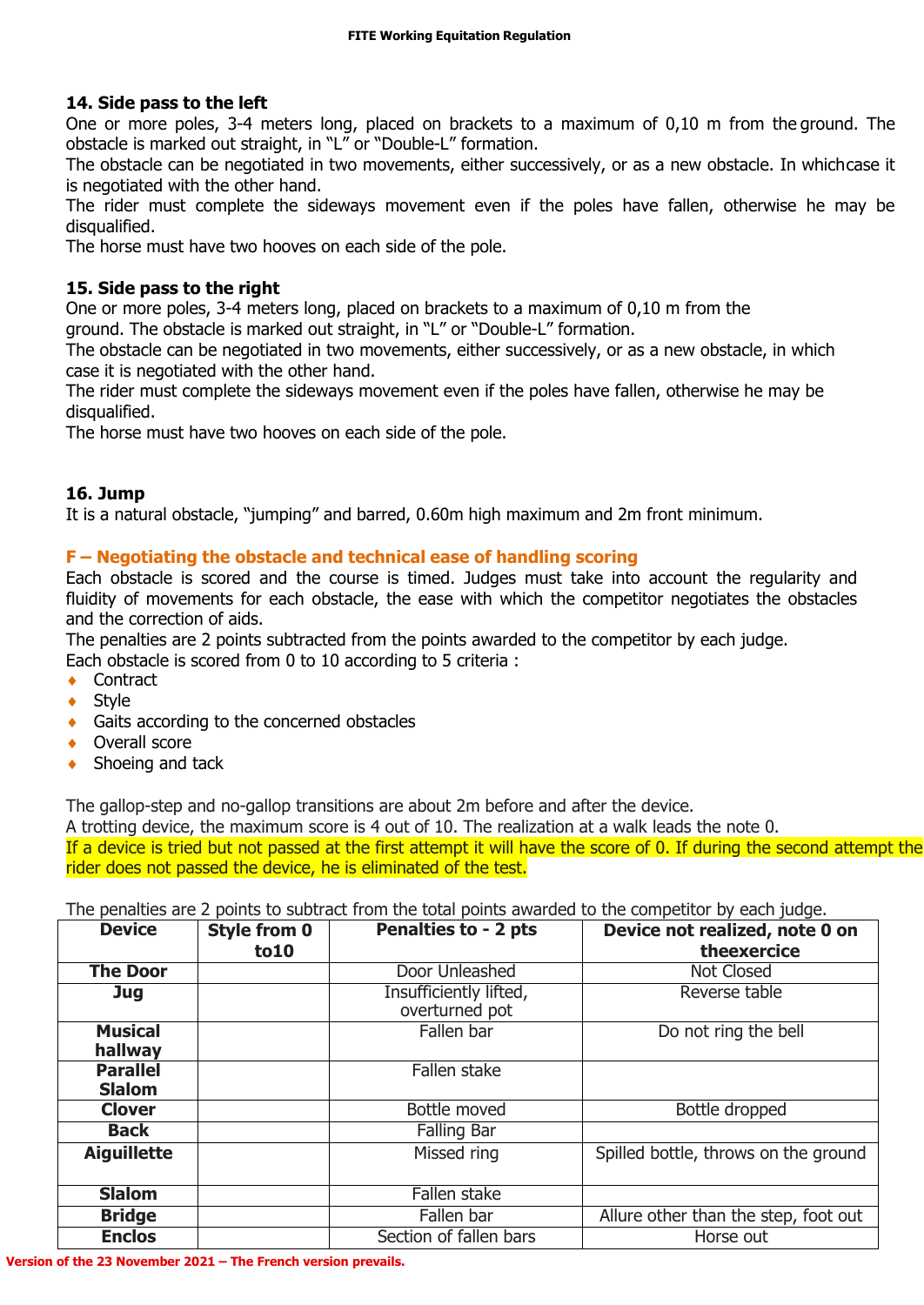| <b>Ford</b>         | Fallen bar             | Allure other than the step |
|---------------------|------------------------|----------------------------|
| <b>Hat</b>          | Fallen bar             | Piquet fallen, hat fell    |
| <b>Lateral</b>      | Fallen bar             |                            |
| passage             |                        |                            |
| <b>Jump</b>         | Fallen bar             |                            |
| <b>Other faults</b> | Refused, stolen, volte | Take out pennants          |

The use of voice is punished with 2 points of penalties.

#### **G - Negotiating the obstacle and timed ease of handling scoring**

The ranking is performed from the time achieved by competitors to complete the course, increased penalties for the faults occurring in the obstacles. Gaits are free.

| Gate                      | 5 seconds $\otimes$ for letting go of the gate                                     |
|---------------------------|------------------------------------------------------------------------------------|
|                           | 5 seconds $\mathbb{Z}$ for a horse which hit the gate                              |
|                           | Disqualified of the phase for not having close the gate or knocking the obstacle   |
|                           | over                                                                               |
|                           |                                                                                    |
| <b>Jug</b>                | 5 seconds $\otimes$ for not having lifted the object sufficiently                  |
|                           | 5 seconds E>for setting the object down wrongly: object knocked over               |
|                           | Disqualified of the phase for knocking the table over                              |
| <b>Corridor with bell</b> | 5 seconds $\otimes$ per fallen plank or pole                                       |
|                           | 5 seconds E>for not going out in rein back between the flags                       |
|                           | Disqualified of the phase if fails to ring bell or fails to exit corridor between  |
|                           | the flags.                                                                         |
| Double-pole slalom        | 5 seconds $\boxtimes$ for each stank knocked over                                  |
|                           |                                                                                    |
| The magic triangle        | 5 seconds $\otimes$ for each barrel knocked over or moved                          |
| <b>Rein back</b>          | 5 seconds $\mathbb{Z}$ per pole knocked over with a maximum of 20 seconds          |
|                           | 5 seconds $\mathbb{Z}$ for not going out in rein back between the flags            |
|                           | Disqualified if fails to exit the corridor between the flags                       |
|                           |                                                                                    |
| pick-up<br>Lace<br>from   | 5 second bonus E>per successful ring                                               |
| <b>barrel</b>             | 5 seconds $\mathbb{Z}$ for knocking over the barrel                                |
|                           | 5 seconds $\mathbb{Z}$ for not putting the lance in the barrel, or if it comes out |
|                           | The rider has to take the lance even with several attempts or be subject to        |
|                           | elimination                                                                        |
| <b>Special slalom</b>     | 5 seconds $\boxtimes$ per pole knocked over                                        |
| <b>Figure-8 barrels</b>   | 5 seconds $\boxtimes$ for knocking over or moving the barrel                       |
|                           | Disqualified after knocking over 2 barrels.                                        |
| <b>Bridge</b>             | 5 seconds $\boxtimes$ per pole knocked over, foot partially inside, etc            |
|                           | Faults can be combined                                                             |
| Livestock pen             | 5 seconds $\otimes$ per section of horizontal poles fallen with a maximum of 20    |
|                           | seconds                                                                            |
| <b>Water-filled ditch</b> | The rider must pass between the two rows of flags at the entrance and exit of      |
|                           | the obstacle                                                                       |
| The hat                   | 5 seconds $\mathbb{Z}$ for knocking the post over                                  |
|                           | 5 seconds $\mathbb{Z}$ for failing to deposit the hat                              |
|                           | 5 seconds $\mathbb{Z}$ for not going out in rein back between the flags            |
| <b>Side pass</b>          | 5 seconds $\boxtimes$ per pole knocked off                                         |
| <b>Jump</b>               | 5 seconds $\boxtimes$ per pole knocked over                                        |

The use of voice is punished with 5 seconds of penalties.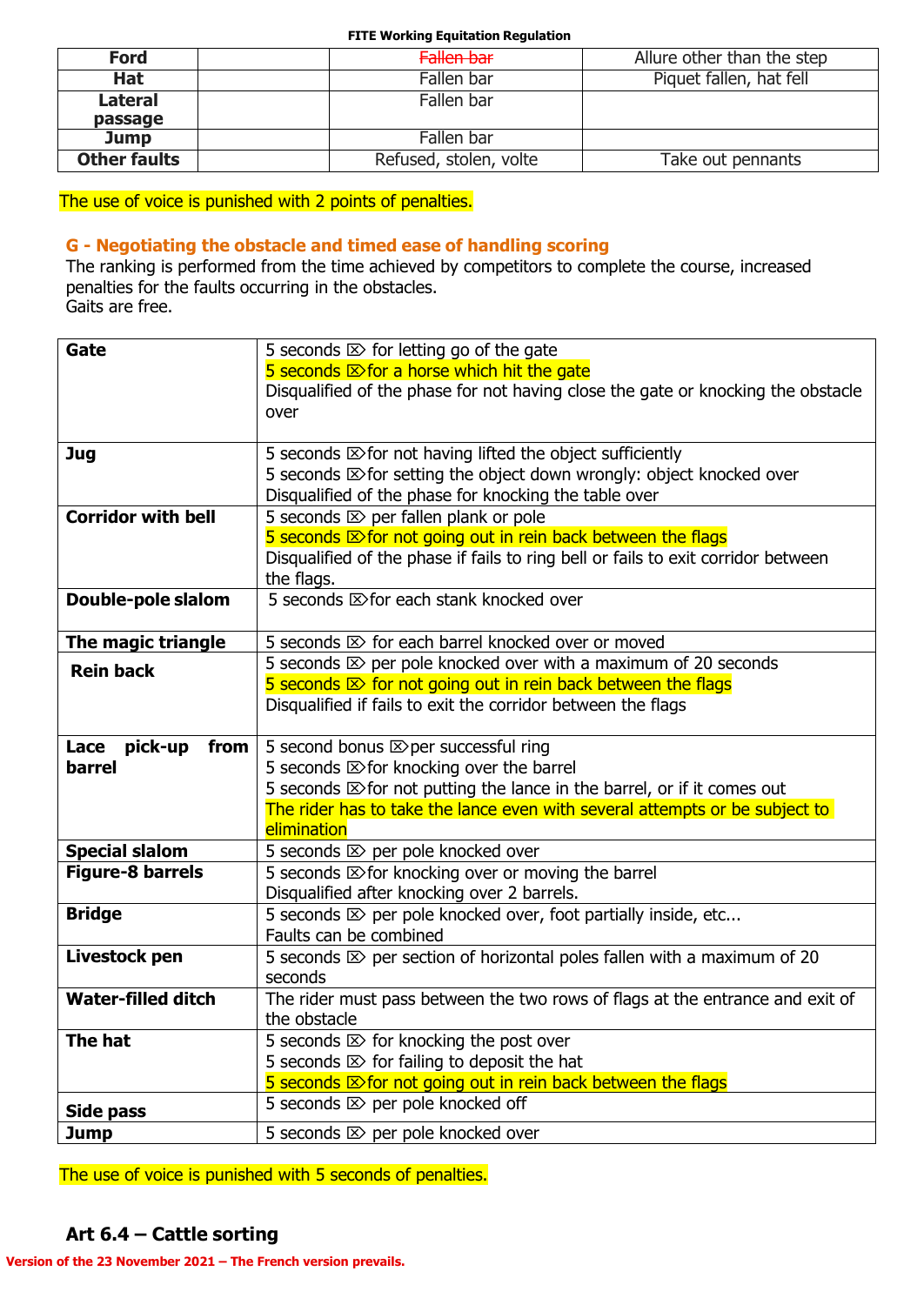For International Championships, this phase is individual and timed. It takes place in two rounds with domestic cattle.

Cattle is identified by a necklace with numbers or letters.

The phase takes place in a rectangle divided into two equal halves by a line materialized by two visible flags.

Before the start of the cattle sorting phase, one or two "non competitor" riders must be provided by the organizer to handle cattle and get them to discover the field.

Cattle will be moved in calm for 5 minutes maximum under the control of judges.

In the first half, called "parking area", are the 10 animals. It is located opposite to the entrance gate. The second half is called "sorting area". The designated animal should be conducted there and kept isolated for 15 seconds. The rest of the cattle must remain in the parking area. The use of voice is authorized.

- The competitor has 60 seconds to enter the ground, the jury will name him the animal that he must sort.
- The jury designates the animal that the rider has to sort when crossing the median line.
- When the bell rings, the competitor has 60 seconds to cross the median line, when he crosses the line, the jury starts the stopwatch of the phase.
- In a time of 90 seconds, the competitor must separate the designated animal from the rest of the cattle and bring it in the sorting area. The four legs of the animal must cross the median line. It's the time of 90 seconds maximum which is taken into account to decide between participants.
- If any animal, maximum three, enters the sorting area, the competitor must bring these animals back into the parking area.
- The presence of four animals in the sorting area will results in elimination for this phase.
- The 15-second count begins when the designated animal is the only one to be present in the sorting area.
- If during the 15 seconds, one or several animals pass the median line to go in the sorting area, the timer stops. The rider must bring the animals in excess back in the parking area. When there is only one animal remaining in the sorting area, the count of 15 seconds will start again from the beginning.
- If the competitor exceeds the time limit without sorting the designated animal, he will be assigned a "No Time".

The round ends with the sound of the bell of the President jury.

Competitors are classified on the basis of the time that they put to end the round. At the end of the round, the competitor must bring the cow back in the parking area.

### **VII - PROCEDURE**

#### **Art 7.1 – General**

Competitions take place over two days at least. Schedules for the three phases are communicated at the latest on the evening of the previous day of the first phase.

#### **Art 7.2 – Starting order**

For the World or European Championships, the team starting order is decided by a random draw carried out by the Board of directors or the General assembly preceding the championship. If this is not the case, it is carried out by the president of the jury in the presence of the judges and the team leader of each NETO involved in the competition.

The starting order is posted at least 2 hours before the beginning of the phase.Each team leader decides in which order his riders will pass. Individual riders must go after the departure of the last competitor of the last team. Individual

**Version of the 23 November 2021 – The French version prevails.** competitors are interspersed in a way that two competitors from the same nation do not follow. During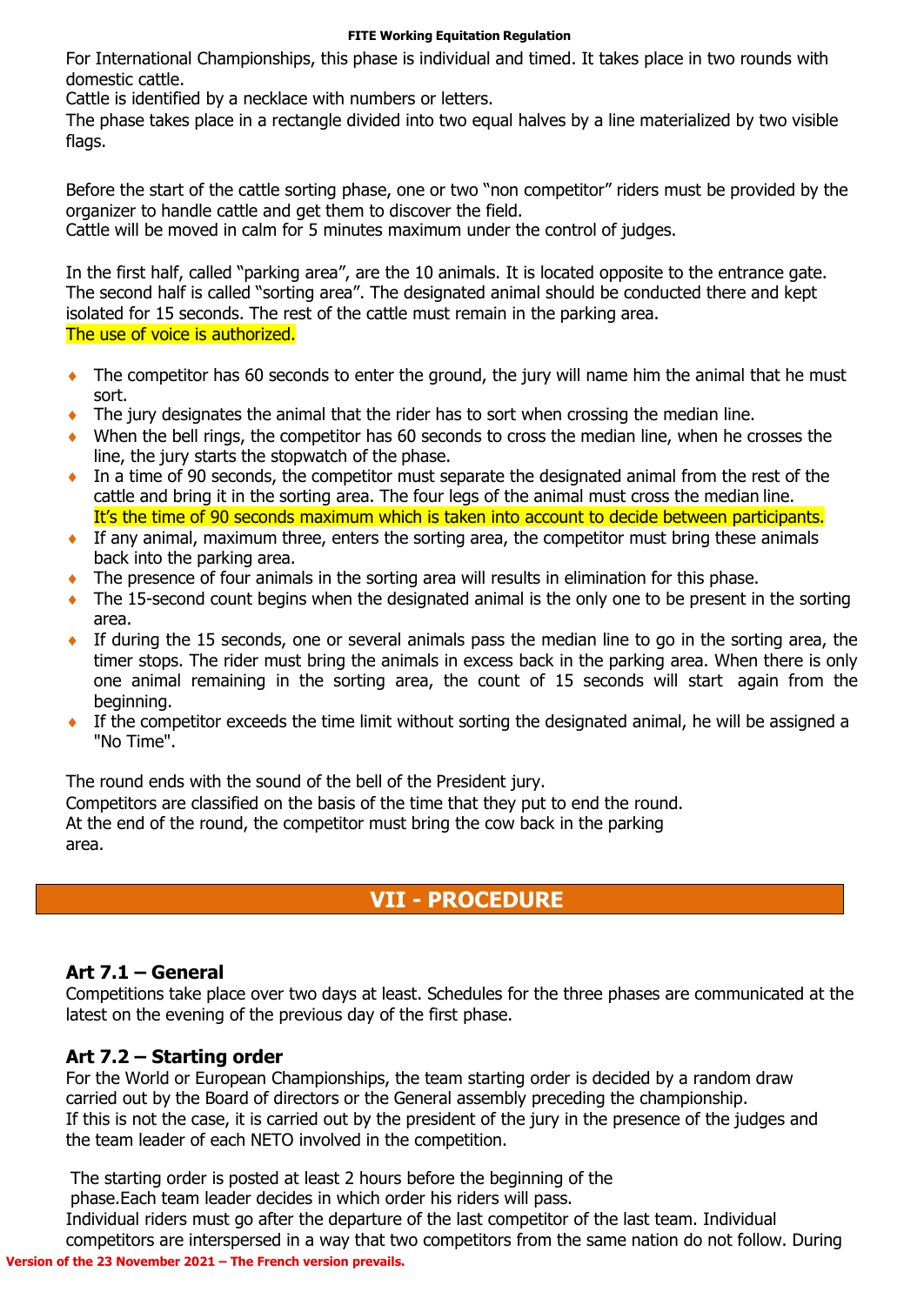the team leaders meeting, the handling plan will be distributed to the team leaders.

Failure to respect the starting order will result in the elimination of the competitor from that phase. However, in case of justified absence, the jury may make an exceptional modification to the starting order.

For each phase, if a rider is not present for his start, he has 30 seconds after the president of the jury has called him to come forward. Beyond that time, the competitor is disqualified from that phase.

#### **Art 7.3 – Outside help**

During the trial, competitors are not allowed any outside help. Information or advice can only be given to riders during warm-up and after the competition. However, if a rider falls, he can be helped to control the horse.

Any rider having benefited from unauthorised outside help is automatically disqualified from the phase.

### **VIII – PENALTIES**

#### **Art 8.1- Disqualification**

#### **A – During a phase**

Is disqualified from the event, all rider:

- **arriving outside the official start time for one of the phases,**
- $\bullet$  starting without having been authorised to do so by the jury,
- who waits more than one minute after the bell has rung,
- who exits the arena during dressage execution and ease of handling (4 legs outside),
- whose horse refuses to move forward for more than 20 seconds, or repeatedly refuses to obey,
- who crosses an obstacle entered once on track,
- who crosses an obstacle of handling exercises before completion,
- ◆ 3 refusals at the same obstacle,
- who uses artificial aid held in hand, except those authorised for the cattle sorting,
- who does 3 faults in the dressage
- ◆ does not-rectify a course fault, and ease of handling,
- $\bullet$  a rider who abandons,
- ◆ a rider having received 3 warnings
- a rider who makes contact with cattle, competitor or horse,
- whose horse falls, or falls from the horse
- has exterior help of team leader
- **for a change of hand.**

#### **B – During a trial**

The following will lead to disqualification from the event:

- a rider found guilty of doping, according to prevailing FEI regulations
- a rider who intentionally or unintentionally inflicts suffering or excessive discomfort to an animal, horse or cattle (FEI),
- each horse with blood on his mouth, nose, flanks, or with indicated marks of whip or spur,
- $\bullet$  a rider whose horse is stopped by the vet and the President of the jury,
- $\bullet$  for injury or poor treatment of the horse.

### **Art 8.2- Warnings**

The President of the jury can issue:

- a first warning for any behaviour within the team which may be considered brutal, non-compliant with a sporting spirit, or leading to exaggerated disturbance amongst the cattle,
- $\bullet$  a second warning for repeating that behaviour,
- at the third warning, the competitor is disqualified from the phase. Warnings are cumulative in all phases.

For the cattle sorting phase:

The ground jury can give:

 $\bullet$  a first warning to each ride with 2 hands, any behaviour judged violent or causing exaggerate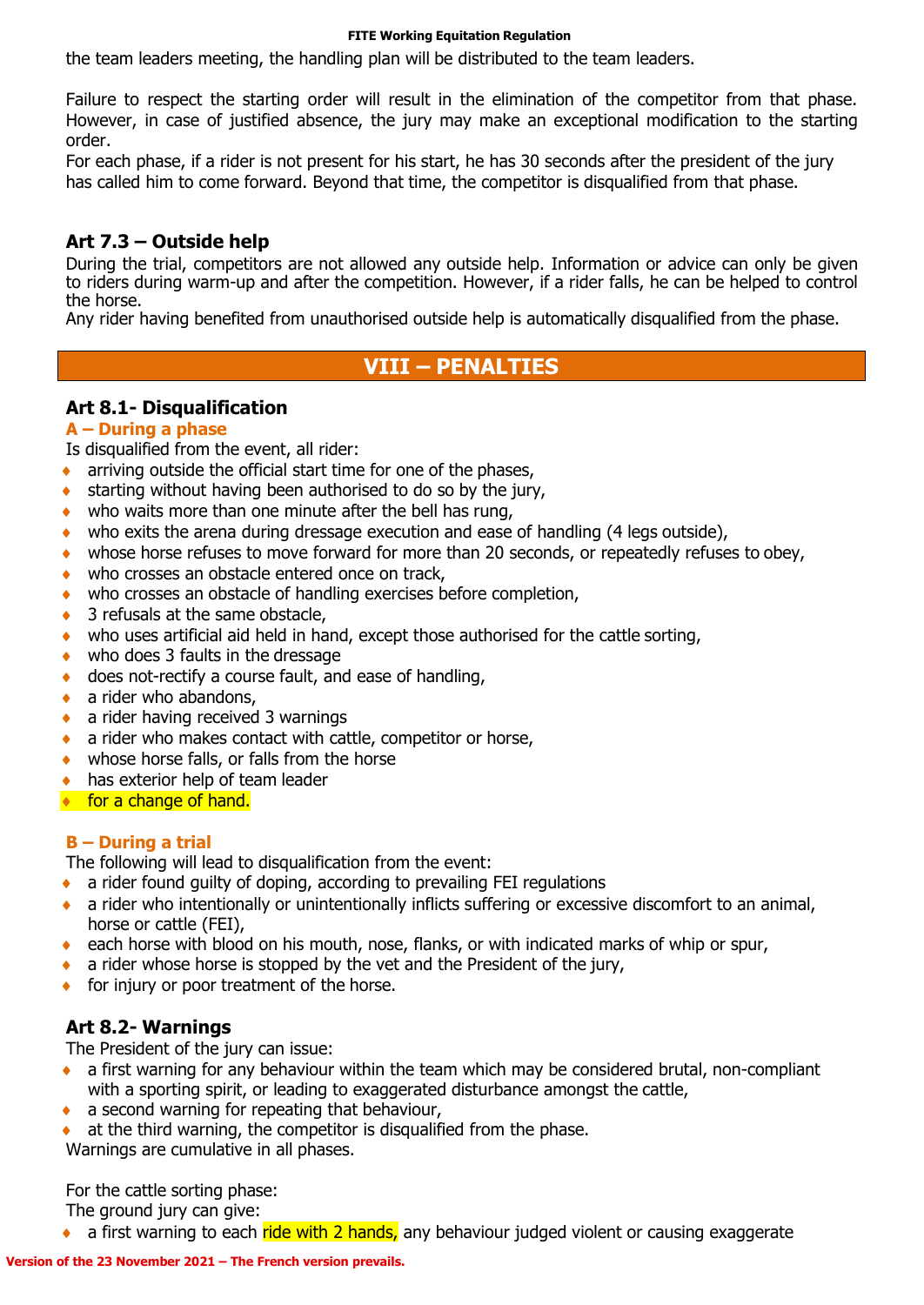confusion of cattle, thecompetitor is warned by a whistle. The jury shows a yellow card.

In case of recidivism, the bell rings and the jury show a red card. The competitor is eliminated from the round.

#### **Art 8.3- Exclusion**

Any rider not respecting a judge's decision or behaving uncivilly towards a judge will be excluded from the competition, and his entry fee will not be reimbursed.

#### **Art 8.4- Definitions**

#### **A – Refusal**

A stop followed immediately by a straight jump, is not penalised.

The pony/horse may make a sidestep, but if he backs up, even by one step, this is considered a refusal. After a refusal, if the competitor tries again or repeats the movement unsuccessfully, or if the pony/horse is presented to the obstacle after backstepping, and if the pony/horse stops and steps back again, this is considered a second refusal, and so on.

#### **B – Run-out**

A pony/horse is considered to have run-out if, when faced with the obstacle, he avoids crossing it in such a way that the rider has to present the pony/horse to the obstacle again.

#### **C – Circle**

The competitor is penalised for a circle if he/she re-crosses the path taken before crossing an obstacle. Having been penalised for a refusal, run-out or fall, a competitor may retake the original path by completing a volte without incurring a penalty point so that he/she can present the pony/horse to attempt the obstacle a second time.

#### **D – Brutality**

It can be defined as:

- $\bullet$  1 whipping on the head,
- more than 3 whippings,
- suddenly tearing the mouth with bit or similar actions,
- an excessive or persistent used of lower leg or spurs,
- $e$  etc.

#### **E – Rider fall**

A rider is considered to have fallen when there is physical separation between the pony/horse and the rider.

#### **F – Horse fall**

A pony/horse is considered to have fallen when the shoulder and/or haunches touch the ground, or lean on a part of an obstacle.

#### **F – Uncorrected course error**

A course error is considered to have occurred when the rider,

- ◆ does not complete the course according to the course plan,
- does not go through the obstacles and start and finish lines in the proper order,
- goes through an obstacle that is not part of the course or misses out an obstacle.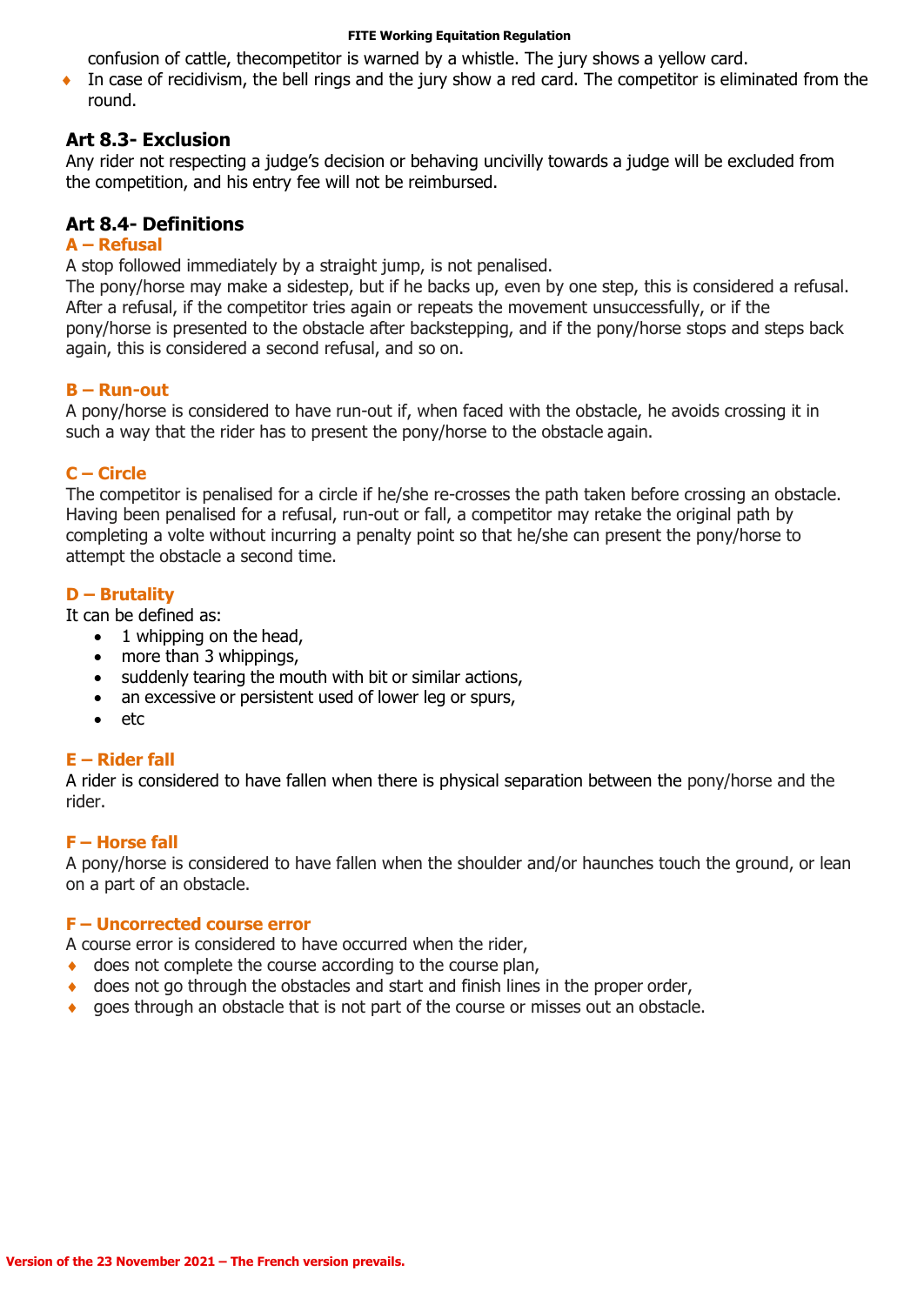#### **IX – CLAIMS**

#### **Art 9.1 – Complaints**

Only the team leader can lodge a complaint against a competitor or a horse during a phase or trial or against the ranking of the latter or concerning its organisation or its running on his own account, on behalf of the NETO he represents and/or on behalf of a competitor who is a member of his team.

The right to lodge a complaint is exclusively reserved to competitors in individual events. Any complaint must be made in writing accompanied by the sum of 50 euros which is

retained by theFITE if the complaint proves to be unsubstantiated.

No verbal complaints are admitted.

To be valid, any complaint must be submitted to the Ground Jury President:

- Before the start of the event, if it concerns the organisation of a competition, the qualification ofcompetitors or horses,
- At latest half an hour after the announcement/publication of each phase and/or the definitiveranking.

Any fortuitous events outside of the organiser's control cannot be a subject for acomplaint. Video evidence cannot be considered by the jury.

#### **Art 9.2- Reports**

The team leaders, officials and Organising Committee members must submit a report to the Ground Juryconcerning any presumed acts of cruelty as regards to horses or other violations of the Articles and Regulations.

The Ground Jury, having listened to the parties concerned can impose the following:

- an oral or written warning,
- $-$  a 50 euros to 500 euros fine
- disqualification for the current phase or for the rest of the event.

### **X – RANKINGS / PRIZES**

#### **Art 10.1 – Coefficient per phase**

A coefficient applies according to the table below:

| <b>DRESSAGE</b> | <b>TECHNICAL EASE</b><br>OF HANDLING | <b>TIMED EASE OF</b><br><b>HANDLING</b> | <b>SORTING</b> |
|-----------------|--------------------------------------|-----------------------------------------|----------------|
|                 |                                      |                                         | $0.5$ /round   |

#### **Art 10.2 – Rankings**

#### **A – General**

A competitor can only be ranked for the event if they have participated without

withdrawing or beingeliminated and if they have been placed in each of the phases. A rider eliminated on a phase, except in case of violent act, enters in the ranking, with a score of 0 for the phase. He can compete in the other phases. He cannot be ranked before a rider which participated at the 4 phases without being eliminated.

In no instance can the marks of a better placed individual rider be substituted for use in the team result.The individual ranking, in which the team members will also figure, will be announced separately.

In case of equality of score for the first 3 places, it is the result of the cattle sorting that decide between riders, then the one of technical handling, then timed handling and then the one of Dressage that is taken into account.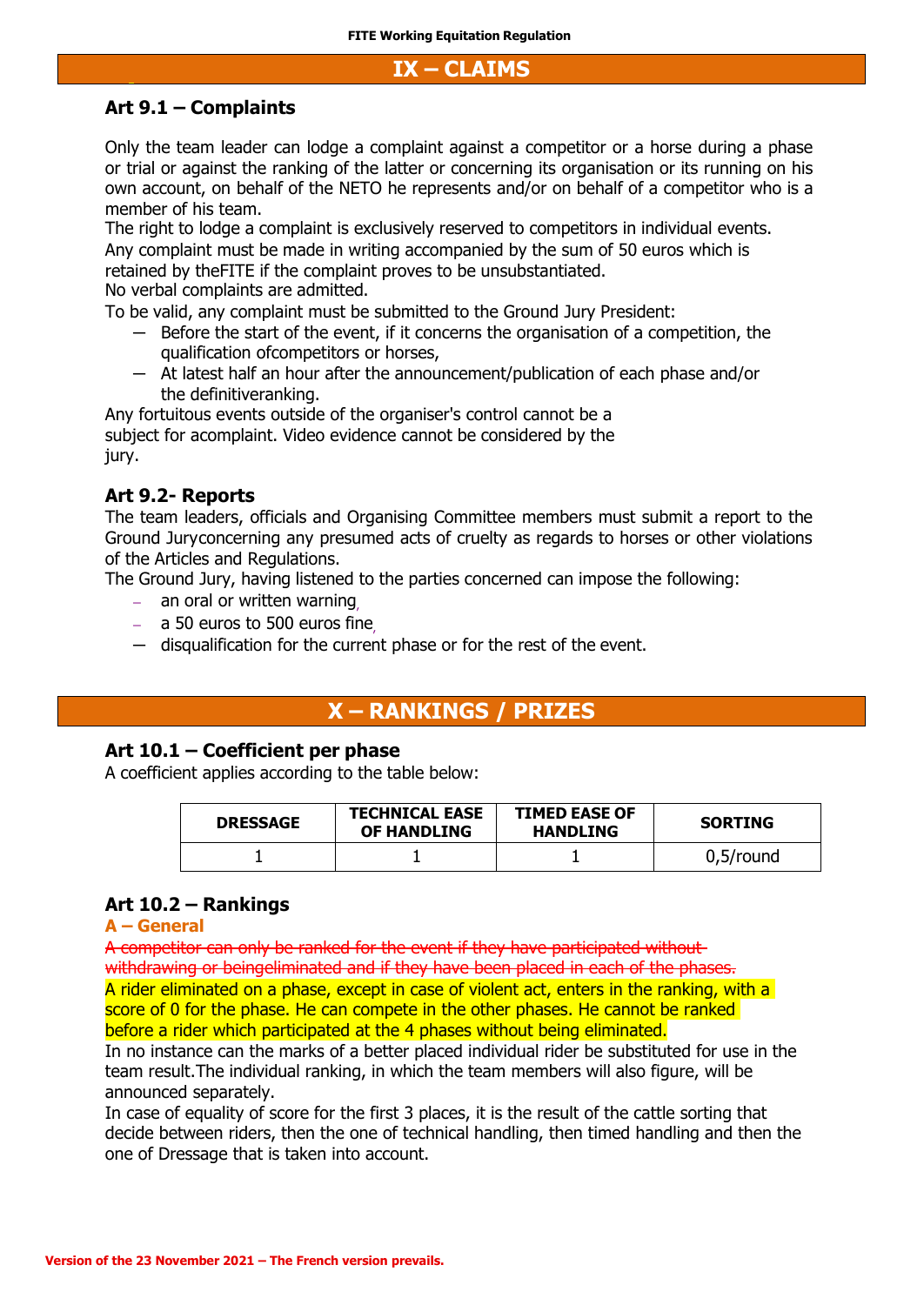#### **B – Senior team ranking**

A team comprises three or four competitors. The team placings will be calculated on the basis of the sumof the points of the best three members of each team.

A national team of three people can only be placed if its three representatives have been placed in thechampionship.

#### **C – Young Riders team ranking**

A team comprises three or four competitors. The team ranking will be calculated on the basis of the sum of the points of the three best members of each team.

A national team of two people can only be placed if its two representatives have been placed in the

championship.

#### **D – Allocation of points**

Example for 20 competitors:

 $1^{\text{st}}$ 21 points

 $2<sup>nd</sup>$ 19 points

3r<sup>d</sup> 18 points

 $4^{\text{th}}$  17, 5 $^{\text{th}}$  16, 6 $^{\text{th}}$  15, 7 $^{\text{th}}$  14, 8 $^{\text{th}}$  13, 9 $^{\text{th}}$  12, 10 $^{\text{th}}$  11, 11 $^{\text{th}}$  10, 12 $^{\text{th}}$  9, 13 $^{\text{th}}$  8, 14 $^{\text{th}}$  7, 15 $^{\text{th}}$  6, 16 $^{\text{th}}$  5, 17 $^{\text{th}}$  4,  $18^{th}$  3,  $19^{th}$  2 and  $20^{th}$  1.

#### **E – Phases ranking**

1. Working test

It is realised by summing all the scores. In case of a tie for the three first ranks, it is the sum of the whole scores that will identify the ranks. If there is another tie, the number of higher notes will be taken into account.

2. Technica l handling Same as the work test.

3. Timed handling

Is made by taking into account the best time.

#### 4. Cattle sorting

Is made by summing the number of animal and the times of the two steps.

|   | Example:     |               |          |                   |        |          |     |             |                     |         |     |
|---|--------------|---------------|----------|-------------------|--------|----------|-----|-------------|---------------------|---------|-----|
| N | <b>Rider</b> |               | 1st step |                   |        | 2nd step |     |             | Total of both steps |         |     |
|   |              | <b>Animal</b> | Time     | $\overline{P}$ /T | Animal | Time     | P/T | <b>Step</b> | Animal              | time    | P/T |
| ı | André        |               | 00:18,0  |                   |        | 00:16,3  |     | າ           | 2                   | 00:34,3 |     |
| 2 | <b>Betty</b> |               | 00:21,5  |                   |        | 00:22,8  |     | 2           | 2                   | 00:44,3 |     |
| 3 | Charles      |               | 00:20,5  |                   | 0      | 00:29,1  |     |             |                     | 00:49,6 |     |
| 4 | Danny        | 0             | 01:30,0  |                   |        | 00:31,0  |     |             |                     | 02:01,0 |     |
| 5 | Edouard      | 0             | 01:30,0  |                   | 0      | 01:30,0  |     | 0           | 0                   | 03:00,0 |     |

#### **F – Tie**

In case of a tie for the podium, winner(s) are identified by summing the places in the ranking, example:

- rider  $n^{\circ}1$ , ends 1st, 4th and 7th = 12th

- rider  $n^{\circ}2$ , ends 2nd, 3rd and 5th = 10th  $\cdot$  the 2nd rider is the winner.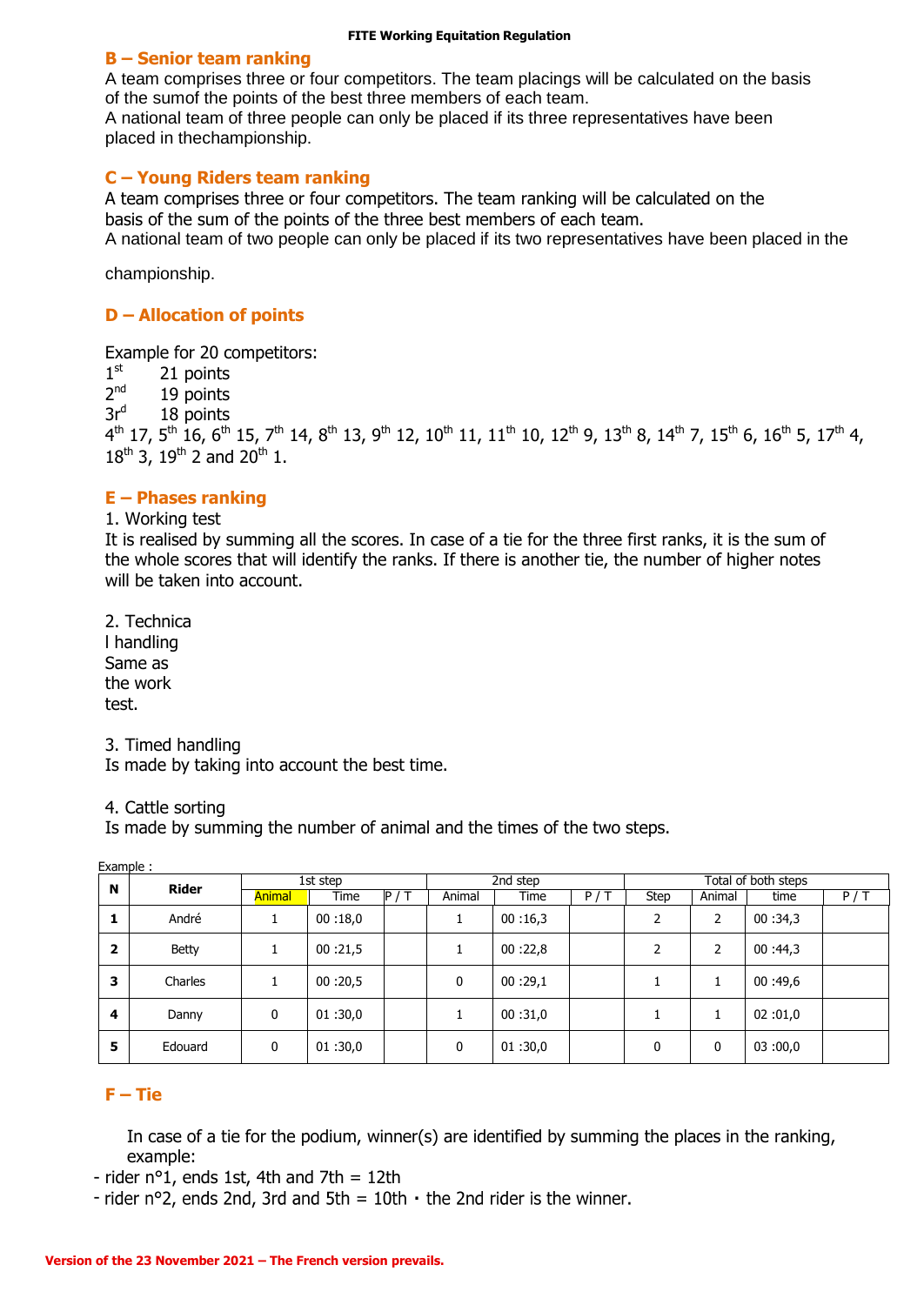If there is another tie, the cattle sorting ranking will identify who the winner is, then the working test, then the technical handling and at last the timed handling.

#### **Art 10.3 – Award ceremony**

In total, the competition gives rise to:

- $\bullet$  1 individual ranking with prize for dressage,
- $\bullet$  1 individual ranking with prize for technical ease of handling,
- $\bullet$  1 individual ranking with prize for timed ease of handling,
- $\bullet$  1 individual ranking with prize for cattle sorting,
- $\bullet$  1 combined ranking per team,
- $\bullet$  1 combined ranking per individual.

Ie: 6 rankings in all.

### **Art 10.4 - European Cup**

To be on the final ranking, the competitor needs to have participated, in at least 2 competitions in 2 different countries.

Two countries need to be represented.

Each country can organise two competitions of which one can only be made up with 3 tests (working test, technical handling and timed handling).

The number of annual competition is not limited.

The final ranking is obtained by the addition of each competitor's results.

The point scale is :

 $1^{\text{st}}$  : 30

 $2^{nd}$  : 25

3 rd : 20

 $4^{\text{th}}$  19, 5 $^{\text{th}}$  18, 6 $^{\text{th}}$  17, 7 $^{\text{th}}$  16, 8 $^{\text{th}}$  15, 9 $^{\text{th}}$  14, 10 $^{\text{th}}$  13, 11 $^{\text{th}}$  12, 12 $^{\text{th}}$  11, 13 $^{\text{th}}$  10, 14 $^{\text{th}}$  9, 15 $^{\text{th}}$  8, 16 $^{\text{th}}$ 7, 17<sup>th</sup> 6, 18<sup>th</sup> 5, 19<sup>th</sup> 4, 20<sup>th</sup> 3, for the 21<sup>st</sup> to 30<sup>th</sup> 2, 1 to each competitor under the 30<sup>th</sup> position of the final ranking.

In case of a tie for the podium, competitors will be ranked according to:The number of competition, The bigger number of points scored in one (or two) tests.

The award ceremony will take place during the European Cup of the next year.

### **XI – APPENDIX**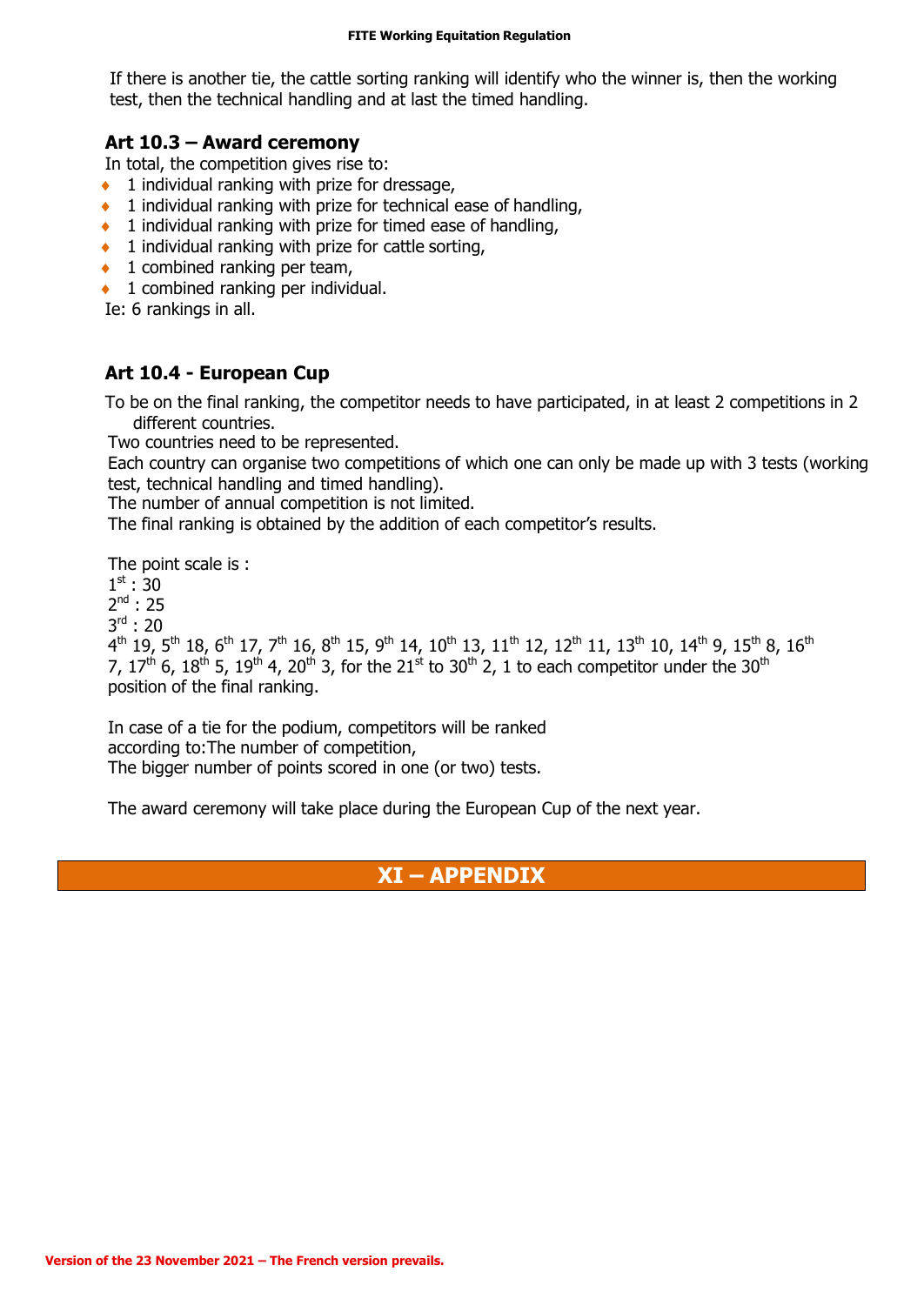

## **DRESSAGE TEST SENIOR**

| <b>Competition of:</b>    | Date:            |
|---------------------------|------------------|
| <b>Name of the rider:</b> | <b>Category:</b> |
| Horse:                    |                  |

| MAXIMUM TIME: <mark>7,5</mark> MN |  |  |
|-----------------------------------|--|--|
|                                   |  |  |

|                         | <b>MOVEMENTS</b>                                                                                                                                                                      | <b>NOTATION CRITERIA</b>                                                                                   | <b>RATING</b><br><b>FROM</b><br>0 TO 10 | <b>OBSERVATIONS</b> |
|-------------------------|---------------------------------------------------------------------------------------------------------------------------------------------------------------------------------------|------------------------------------------------------------------------------------------------------------|-----------------------------------------|---------------------|
| $\mathbf{1}$            | Enter in canter over 20 m minimum,<br>on the middle line<br>Halt, immobility, salute                                                                                                  | <b>Straightness of the entrance</b><br>and the halt, immobility                                            |                                         |                     |
| $\overline{\mathbf{2}}$ | Walk in a straight line for at least 5<br><b>strides</b>                                                                                                                              | <b>Impulsion and straightness of</b><br>the gait, straightness and on<br>the bit                           |                                         |                     |
| $\overline{\mathbf{3}}$ | At walk, draw a 8 with two circles<br>with the same diameter                                                                                                                          | <b>Impulsion and regularity of</b><br>the gait, on the bit, flexion                                        |                                         |                     |
| 4                       | Pirouette at a walk to the right                                                                                                                                                      | On the bit, flexion, regularity                                                                            |                                         |                     |
| 5                       | Pirouette at a walk to the left                                                                                                                                                       | On the bit, flexion, regularity                                                                            |                                         |                     |
| 6                       | Rein back in straight line outside<br>the track                                                                                                                                       | On the bit<br><b>Regularity of the movement</b><br>and straightness                                        |                                         |                     |
| $\overline{\mathbf{z}}$ | Lateral movement at a walk to the<br>right                                                                                                                                            | On the bit, regularity of<br>movement, alignment of<br>shoulders and haunches                              |                                         |                     |
| 8                       | Lateral movement at a walk to the<br><b>left</b>                                                                                                                                      | On the bit, regularity of<br>movement, alignment of<br>shoulders and haunches                              |                                         |                     |
| 9                       | Draw three successive circles of 20<br>m; 15 m and 10 m at the right hand<br>starting with a extended canter and<br>diminishing progressively the speed<br>towards the working canter | Precision of circles, change of<br>the amplitudes of strides,<br>respect on the bit, balance and<br>rhythm |                                         |                     |
| 10                      | Draw three successive circles of 20<br>m; 15 m and 10 m at the left hand<br>starting with a extended canter and<br>diminishing progressively the speed<br>towards the working canter  | Precision of circles, change of<br>the amplitudes of strides,<br>respect on the bit, balance and<br>rhythm |                                         |                     |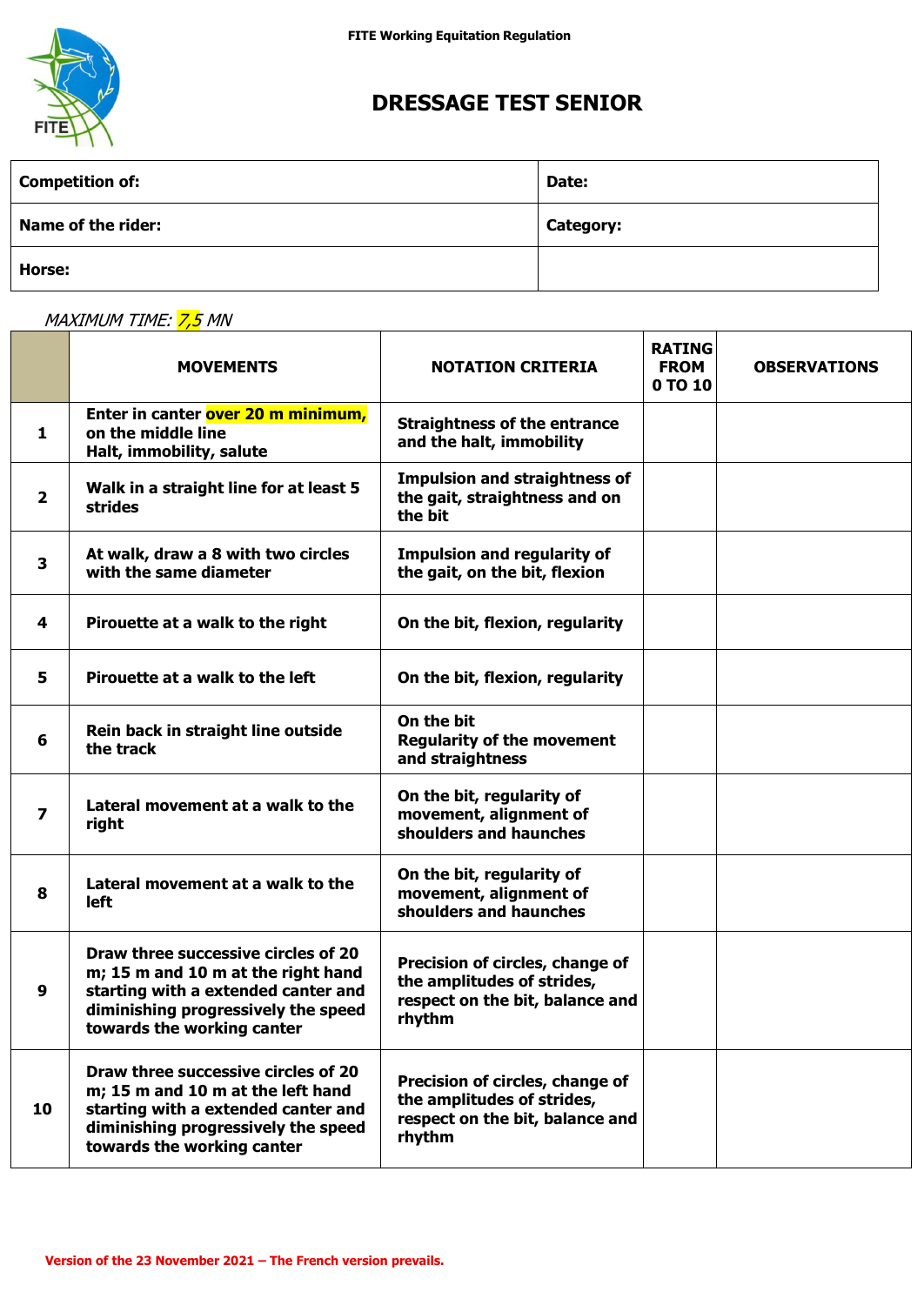| 11 | At canter, draw a 8 with two circles<br>of same diameter with a simple<br>change of leg at the intersection of<br>the two circles | Precision of circles, on the bit,<br>balance and courage in the<br>change of leg                              |  |  |  |
|----|-----------------------------------------------------------------------------------------------------------------------------------|---------------------------------------------------------------------------------------------------------------|--|--|--|
| 12 | Half turn on the haunches to the<br>right                                                                                         | Ease of the pony/horse, on the<br>bit, flexion, respect of the<br>hand in canter                              |  |  |  |
| 13 | Half turn on the haunches to the left                                                                                             | Ease of the pony/horse, on the<br>bit, flexion, respect of the<br>hand in canter                              |  |  |  |
| 14 | Change of speed and amplitude on 3<br>sides (2 big, 1 small) : extent on the<br>big sides and slowdown on the little<br>side      | <b>Precision of transitions,</b><br>obedience and ease of the<br>pony/horse, respect of the<br>hand in canter |  |  |  |
| 15 | <b>Halt on the hind limbs</b>                                                                                                     | <b>Engagement, straightness</b>                                                                               |  |  |  |
| 16 | Rein back over 6 steps at least and<br>start with canter without<br>interruption                                                  | <b>Succession without</b><br>interruption, straightness,<br>ease of pony / horse                              |  |  |  |
| 17 | Serpentine with 4 equally and<br>complete loops with simple change<br>of leg at the intersection                                  | Precision of loops, courage<br>and amplitude of changes of<br>leg                                             |  |  |  |
| 18 | Line of 20 m minimum,<br>Halt, immobility, salute                                                                                 | <b>Straightness of the line and of</b><br>the halt, immobility                                                |  |  |  |
|    | <b>Comments</b>                                                                                                                   |                                                                                                               |  |  |  |
| 19 | Gaites, franchise, regularity                                                                                                     | Straightness, rhythm and<br>amplitude on the gait                                                             |  |  |  |
| 20 | Forward horse, submission                                                                                                         | Obedience, ease in the<br>movements, haunches<br>mobility                                                     |  |  |  |
| 21 | Use of aids by the rider                                                                                                          | General attitude, seat, ease of<br>the rider                                                                  |  |  |  |
| 22 | <b>Artistic score</b>                                                                                                             | <b>Harmony of the presentation</b><br><b>Clear movements and level of</b><br>difficulty of the test           |  |  |  |
|    | <b>TOTAL / 220</b>                                                                                                                |                                                                                                               |  |  |  |
|    | <b>Points to subtract:</b> mistakes (- 5 pts / error)                                                                             |                                                                                                               |  |  |  |
|    | <b>TOTAL</b>                                                                                                                      |                                                                                                               |  |  |  |

 **Judge ............................ Signature…………………….**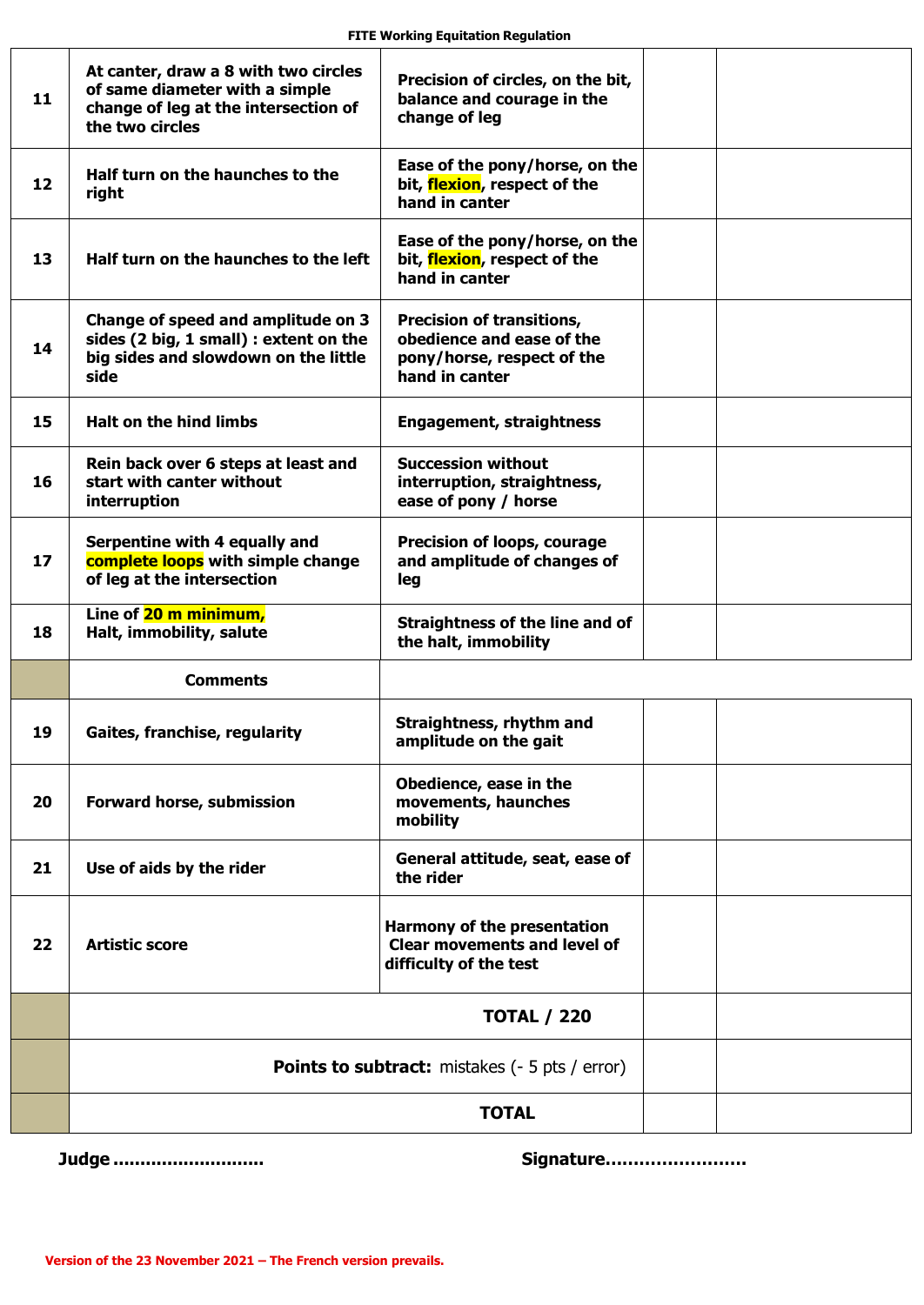

## **DRESSAGE TEST YOUNG RIDERS**

| <b>Competition of:</b>    | Date:            |
|---------------------------|------------------|
| <b>Name of the rider:</b> | <b>Category:</b> |
| Horse:                    |                  |

| <b>Figures</b>          | <b>MOVEMENTS</b>                                              | <b>Guiding ideas</b>                                           | <b>RATING FROM</b> | <b>Observations</b> |
|-------------------------|---------------------------------------------------------------|----------------------------------------------------------------|--------------------|---------------------|
|                         | <b>Movements at walk</b>                                      |                                                                | 0 TO 10            |                     |
| $\mathbf{1}$            | Enter in canter over 20 m                                     | <b>Straightness</b><br>of<br>the                               |                    |                     |
|                         | minimum                                                       | entrance and the halt.                                         |                    |                     |
|                         | Halt, immobility, salute                                      | Well balance of the halt,                                      |                    |                     |
|                         |                                                               | with engagement of the                                         |                    |                     |
|                         |                                                               | hind<br>limbs.<br>Calm,                                        |                    |                     |
|                         |                                                               | immobility                                                     |                    |                     |
| $\overline{\mathbf{2}}$ | Walk in a straight line for                                   | <b>Forward</b><br>horse<br>and                                 |                    |                     |
|                         | at least 5 strides                                            | regularity of the gait, on                                     |                    |                     |
|                         |                                                               | the bit                                                        |                    |                     |
| $\overline{\mathbf{3}}$ | Draw a 8 with two circles                                     | <b>Forward</b><br>horse<br>and                                 |                    |                     |
|                         | with the same diameter                                        | straightness of the gait,                                      |                    |                     |
|                         |                                                               | on the bit, flexion, quality<br>of the change of hand          |                    |                     |
| 4                       | <b>Half</b><br>turn<br>the<br>on                              | the<br><b>On</b><br>bit,<br>flexion,                           |                    |                     |
|                         | haunches to the right                                         | straightness, balance                                          |                    |                     |
| 5                       | <b>Half</b><br>the<br>turn<br>on                              | the<br>bit, flexion,<br><b>On</b>                              |                    |                     |
|                         | haunches to the left                                          | straightness, balance                                          |                    |                     |
| 6                       | Rein back on a straight                                       | On the bit, regularity of                                      |                    |                     |
|                         | line outside the track                                        | the<br>movement<br>and                                         |                    |                     |
|                         |                                                               | straightness, quality of                                       |                    |                     |
|                         |                                                               | the rein back                                                  |                    |                     |
| $\overline{\mathbf{z}}$ | Lateral movement at a                                         | On the bit, regularity of                                      |                    |                     |
|                         | walk to the right                                             | the movement, alignment<br>of the shoulders and                |                    |                     |
|                         |                                                               | haunches. In the forward                                       |                    |                     |
|                         |                                                               | motion or without going                                        |                    |                     |
|                         |                                                               | forward.                                                       |                    |                     |
| 8                       | Lateral movement at a                                         | On the bit, regularity of                                      |                    |                     |
|                         | walk to the right                                             | the movement, alignment                                        |                    |                     |
|                         |                                                               | of the shoulders and                                           |                    |                     |
|                         |                                                               | haunches. In the forward                                       |                    |                     |
|                         |                                                               | motion or without going                                        |                    |                     |
|                         |                                                               | forward.                                                       |                    |                     |
| $\boldsymbol{9}$        | <b>Movements at canter</b><br>three successive<br><b>Draw</b> | <b>Precision</b><br>circles,<br>of                             |                    |                     |
|                         | circles of 20 m; 15 m and                                     | changes of amplitudes of                                       |                    |                     |
|                         | 10 m at the right hand                                        | the stride, respect on the                                     |                    |                     |
|                         | starting with a extended                                      | bit, balance and rhythm.                                       |                    |                     |
|                         | canter and diminishing                                        |                                                                |                    |                     |
|                         | progressively the speed                                       |                                                                |                    |                     |
|                         | towards the<br>working                                        |                                                                |                    |                     |
|                         | canter                                                        |                                                                |                    |                     |
| 10                      | Draw three successive<br>circles of 20 m; 15 m and            | <b>Precision</b><br>circles,<br>of<br>changes of amplitudes of |                    |                     |
|                         | 10 m at the left hand                                         | the stride, respect on the                                     |                    |                     |
|                         |                                                               |                                                                |                    |                     |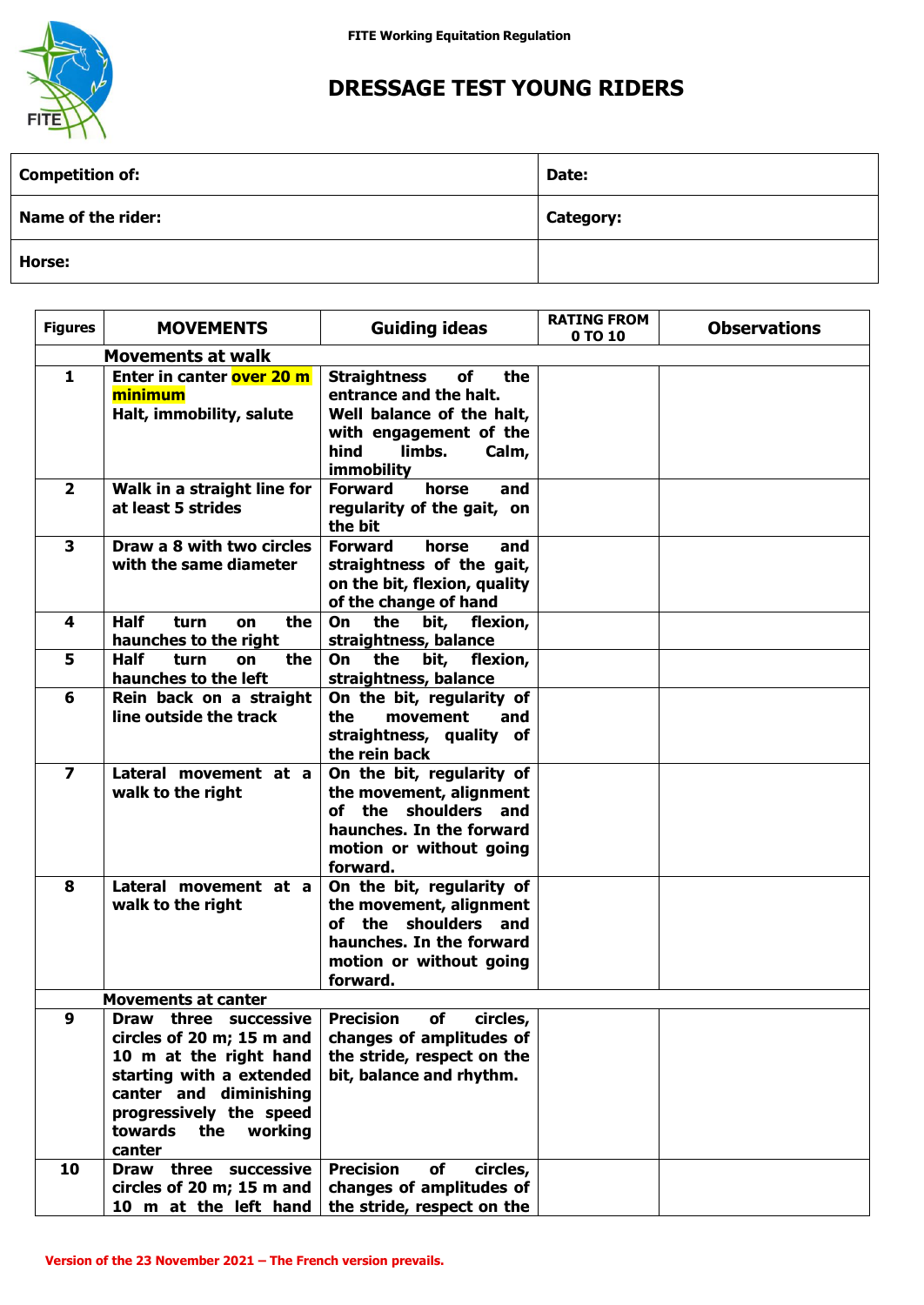| <b>FITE Working Equitation Regulation</b> |  |  |
|-------------------------------------------|--|--|
|-------------------------------------------|--|--|

|    | starting with a extended<br>canter and diminishing<br>progressively the speed<br>towards<br>the working<br>canter                                                     | bit, balance and rhythm.                                                                                                                 |  |                 |
|----|-----------------------------------------------------------------------------------------------------------------------------------------------------------------------|------------------------------------------------------------------------------------------------------------------------------------------|--|-----------------|
| 11 | At canter, draw a 8 with<br>a simple change of leg at<br>the intersection of the<br>two circles                                                                       | Ease, flexion, on the bit,<br>respect of the hand in<br>canter, balance, rhythm.                                                         |  |                 |
| 12 | Change of speed and<br>amplitude on 3 sides (2<br>big, 1 small) : extent on<br>sides<br>the<br>big<br>and<br>slowdown on the little<br>side                           | <b>Precision</b><br><b>of</b><br>the<br>transitions, submission,<br>ease of the horse/ponu,<br>respect of the hand in<br>canter.         |  |                 |
| 13 | <b>Halt on the hind limbs</b>                                                                                                                                         | Engagement,<br>straightness.<br>Well<br>balance of the halt, with<br>engagement of the hind<br>limbs. Calm, immobility.                  |  |                 |
| 14 | Rein back over 6 steps at<br>start with<br>least and<br>without<br>canter<br>interruption                                                                             | <b>Succession</b><br>without<br>interruption,<br>straightness,<br>ease<br>оf<br>pony / horse<br><b>Quality of the rein back</b>          |  |                 |
| 15 | Halt, immobility, salute                                                                                                                                              | Straightness of the line<br>and the halt, immobility                                                                                     |  |                 |
|    | <b>Overall rates</b>                                                                                                                                                  |                                                                                                                                          |  | <b>Comments</b> |
|    |                                                                                                                                                                       |                                                                                                                                          |  |                 |
|    | Ease of the horse in the<br>movements.<br><b>Quality of the walk and</b><br>canter.                                                                                   | Courage,<br>regularity.<br>Fluidity, and reactivity on<br>the<br>movements.<br>Engagement of the hind                                    |  |                 |
|    | <b>Forward</b><br>horse,<br>submission                                                                                                                                | limbs, balance.<br>Obedience, ease in the<br>movements, mobility.<br>Forward motion of the<br>horse, ease to turn on a<br>calm attitude. |  |                 |
|    | Use of aids by the rider                                                                                                                                              | General<br>attitude,<br>seat,<br>rider<br>the<br><b>of</b><br>ease<br><b>Discretion of aids.</b>                                         |  |                 |
|    | <b>Artistic score</b>                                                                                                                                                 | Harmony and quality of<br>the presentation<br><b>Reactivity of the horse</b>                                                             |  |                 |
|    | Outfit, tack, grooming                                                                                                                                                | Costume, bridle, saddle,<br>grooming of the horse.                                                                                       |  |                 |
|    | <b>Points to subtract:</b><br>Mistakes on the test (-5 per error), third error is<br>eliminatory<br>Ride with two hands (-5 per error), third error is<br>eliminatory |                                                                                                                                          |  |                 |

 **Judge: Signature:**

 **Position:**

 **Total:**